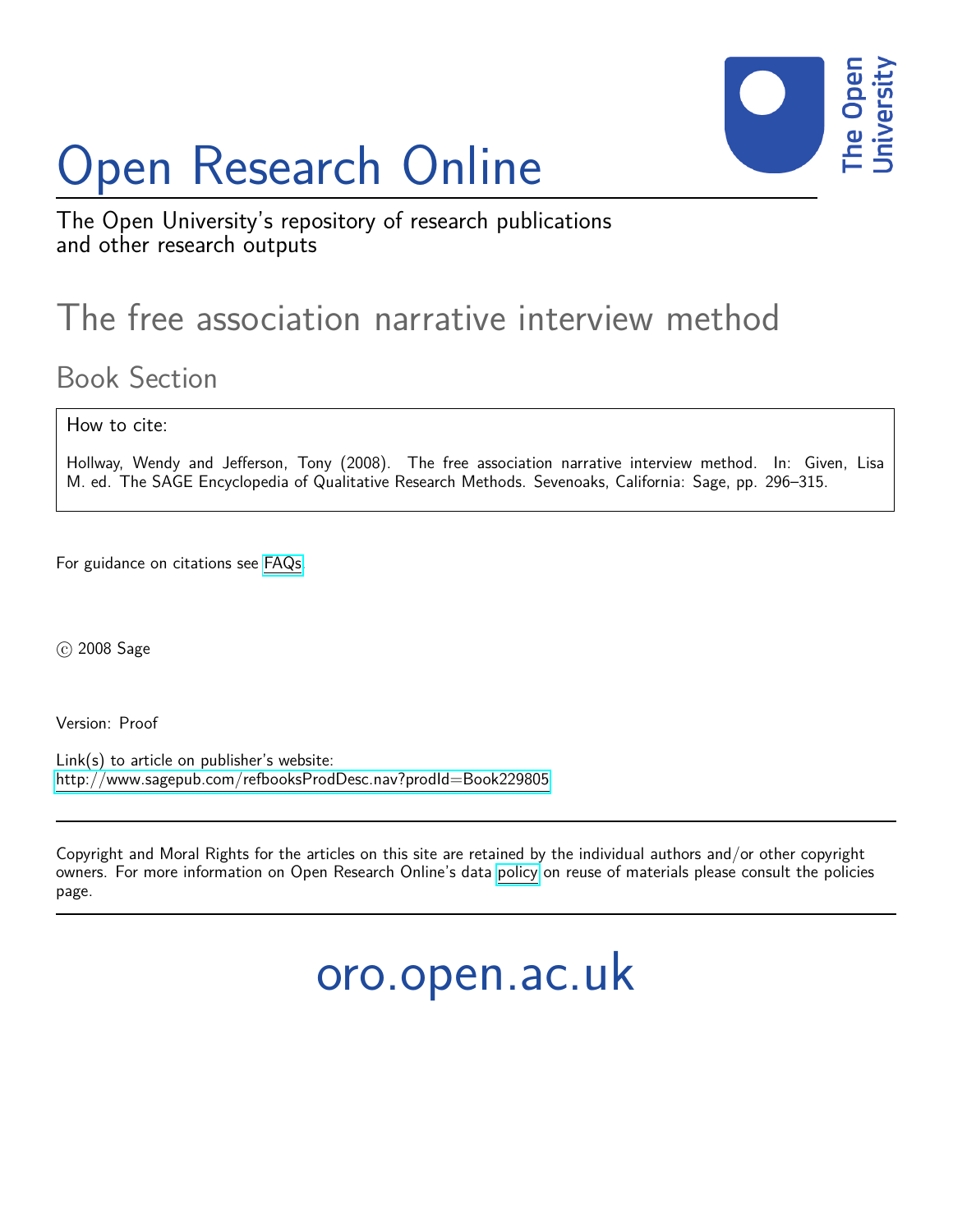## *Researching Defended Subjects with the Free Association Narrative Interview Method*

### Wendy Hollway and Tony Jefferson

#### *Introduction: Beyond the Rational Unitary Research Subject*

In this paper, we illustrate several key differences between our approach to interpreting accounts of research subjects and those of other qualitative researchers. In particular, we work with a theoretical premise of a defended, rather than unitary, rational subject. The methodological implications that we discuss here are twofold: this subject can best be interpreted holistically; and central to this interpretative process are the free associations that interviewees make.1

First, however, we want to start one stage further back, and look at the problems with survey approaches because these dominate within the fear of crime debate that framed our research.2 In broad terms, we wanted to explore the apparent irrationality within findings about fear of crime from crime surveys. It may seem remarkable now that without defining what fear of crime was, early researchers in the field, like those conducting the first British Crime Survey, 3 felt able to measure it. They found that women, especially elderly women, are more fearful of crime than men. As a result of this finding being "discovered with monotonous regularity",<sup>4</sup> the fearful old lady, afraid to venture out after

- <sup>3</sup> M. Hough and P. Mayhew, *The British Crime Survey: First Report* (London: HMSO, 2003).
- <sup>4</sup> E. Gilchrist, J. Bannister, J. Ditton and S. Farrell, "Women and the 'Fear of Crime': Challenging the Accepted Stereotype", *British Journal of Criminology* 38, 1998, 283–98.

<sup>1</sup> Wendy Hollway and Tony Jefferson, *Doing Qualitative Research Differently: Free Association, Narrative and the Interview Method* (London: Sage, 2000), ch. 3.

<sup>2</sup> Our research was entitled "Gender Difference, Anxiety and the Fear of Crime" and was supported by a grant from the Economic and Social Research Council (award number L2102522018). The examples throughout this chapter refer to this research project.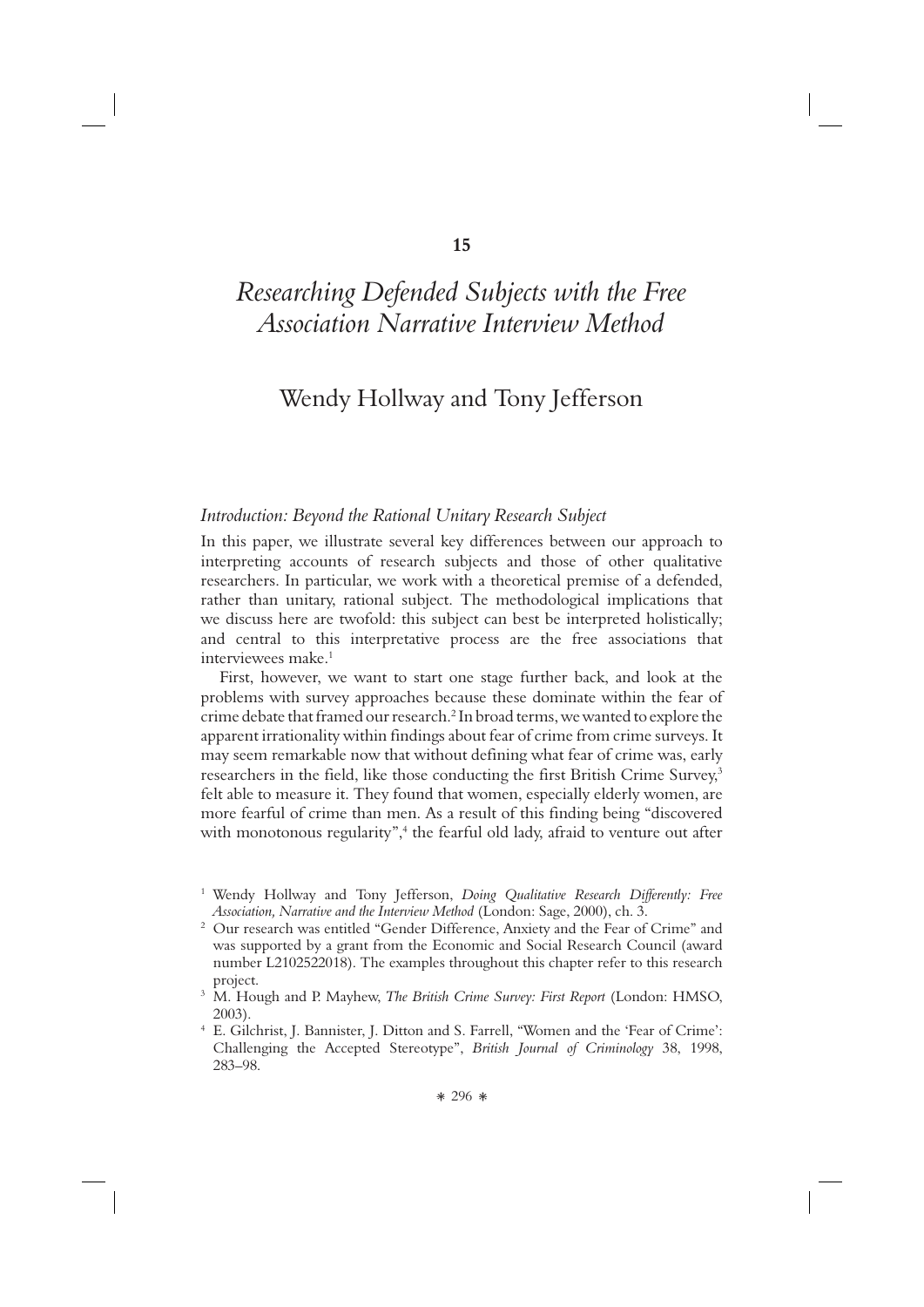dark, has become a common stereotype, as the authors of the 1996 British Crime Survey came to bemoan.<sup>5</sup> Yet, when we remind ourselves of the original source of this knowledge, we find it stems from the answers by large national samples to the following question: "How safe do you feel walking alone in this area after dark?" The answer was required to fit into one of four categories: 'very safe', 'fairly safe', 'a bit unsafe' or 'very unsafe'.

Survey research interviews of this kind, where answers can be quantified on a Likert scale, are so prevalent as to be taken for granted in their capacity to produce evidence. E. G. Mishler's extensive consideration of research interviewing concluded that the "standard approach to interviewing [the survey interview] is demonstrably inappropriate for and inadequate to the study of the central questions in the social and behavioural sciences". The main reason for this is because the approach fails to address how respondents' meanings are related to circumstances. Reliance on coding isolated responses strips them of any remaining context:

The problem raised by so radical a decontextualization of the interview at so many different levels . . . is that respondents' answers are disconnected from essential socio-cultural grounds of meaning. Each answer is a fragment removed from both its setting in the organized discourse of the interview and from the life setting of the respondent.6

Of course these responses, duly coded, have to be reassembled so as to make sense of them. However, "when these [fragmented] responses are assembled into different subgroups by age, gender and the like, the results are artificial aggregates that have no direct representation in the real world".7 These are the processes which have generated the findings about gender and age differences in fear of crime. As Ruthellen Josselson puts it, "when we aggregate people, treating diversity as error variable, in search of what is common to all, we often learn about what is true of no one in particular".<sup>8</sup>

In response to these limitations of survey- and other questionnaire-research in addressing questions of meaning and causality, many researchers have looked to qualitative research. For example, researchers influenced by feminism who criticised the early work in fear of crime for not taking into account the routine sexual harassment of women or the particular vulnerability of women to rape,

- <sup>6</sup> E. G. Mishler, *Research Interviewing: Context and Narrative* (Cambridge, MA: Harvard University Press, 1986), 26.
- <sup>7</sup> Mishler, *Research Interviewing*, 26.
- <sup>8</sup> Ruthellen Josselson, "Imagining the Real: Empathy, Narrative and the Dialogic Self", in *The Narrative Study of Lives, vol. 3*, ed. Ruthellen Josselson and Amia Lieblich (London: Sage, 1995), 32.

<sup>5</sup> C. Mirrlees-Black, P. Mayhew and A. Percy, *The 1996 British Crime Survey: England and Wales*, Home Office Statistical Bulletin, Issue 19/1996 (London: Research and Statistics Directorate, Home Office, 1996).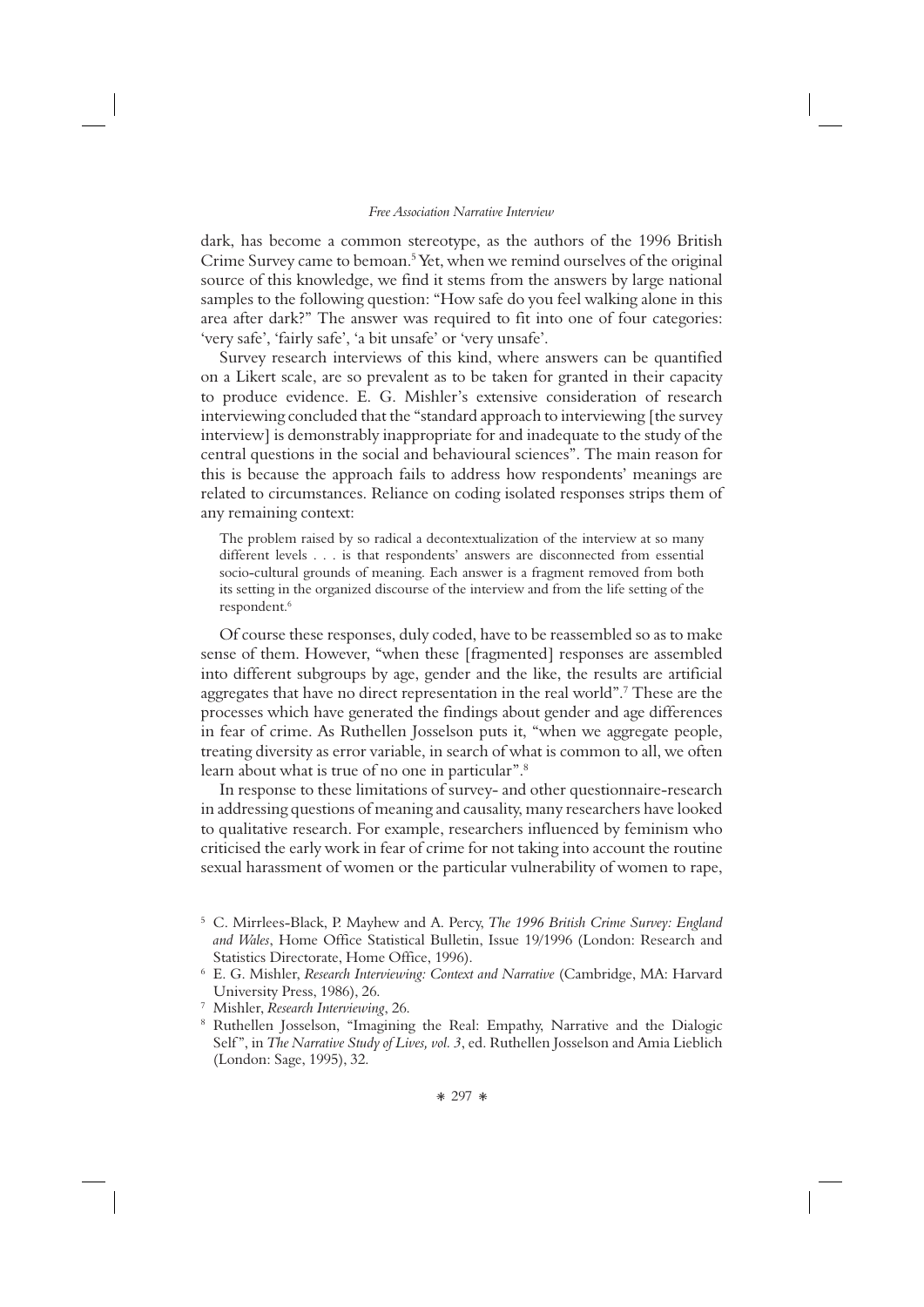often used in-depth or semi-structured face-to-face interviews to ask women (and men in some cases) about their fears.9 One result of such feminist critiques of traditional 'scientific' methods was a situation where "it began to be assumed that only qualitative methods, especially the in-depth, face-to face interview, could really count in feminist terms and generate useful knowledge".10 More generally, face-to-face semi-structured interviewing has become the most common type of qualitative research method used in order to find out about people's experiences in context and the meanings these hold. Considerable effort has been directed to adapting the traditional interview format so that it is adequate to these purposes.<sup>11</sup> But, despite this effort, the idea that an interviewee can 'tell it like it is', that he or she is the incontrovertible expert on his or her own experiences, that respondents are transparent to themselves, still remains the unchallenged starting point for most of this qualitative, interviewbased research.

This assumption suggests that qualitative researchers believed that the problem they identified in relation to survey-based research would disappear when the "meaning of events for respondents"<sup>12</sup> was taken into account. We cannot agree. Even if no theoretical assumptions are being made about fear of crime since this is left for respondents to define, and even if the question asked is no longer a closed one, at least one problematic methodological assumption of survey research still applies. This is that words mean the same thing to the interviewer and interviewees. In other words, the researchers, in taking this for granted, are still assuming that a shared meaning attaches to words: that the question asked will be the one that is understood.

This assumption relies on a discredited theory of the transparency of language. Current theories of language and communication stress that any

- <sup>9</sup> See E. A. Stanko, *Everyday Violence: How Men and Women Experience Sexual and Physical Danger* (London: Pandora, 1990) and M. Junger, "Women's Experience of Sexual Harassment", *British Journal of Criminology* 27, 1987, 358–83, for critiques of the early fear of crime research for not taking into account the routine sexual harassment of women; and S. Riger, M. Gordon and R. Bailley, "Women's Fear of Crime: From Blaming to Restricting the Victim", *Victimology* 3, 1978, 274–84, on the particular vulnerability of women to rape; Stanko, *Everyday Violence*; E. A. Stanko and K. Hobdell, "Assault on Men: Masculinity and Male Victimization", *British Journal of Criminology* 33, no. 3, 1993, 400–15; Gilchrist, Bannister, Ditton and Farrell, "Women and the 'Fear of Crime'" used in-depth or semi-structured face-to-face interviews to ask either men, or women and men, about their fears.
- <sup>10</sup> M. Maynard and J. Purvis, ed., *Researching Women's Lives from a Feminist Perspective* (London: Taylor and Francis, 1994), 12.
- <sup>11</sup> Maynard and Purvis, *Researching Women's Lives*; D. N. Berg and K. K. Smith, ed., *The Self in Social Inquiry: Researching Methods* (Newbury Park: Sage, 1988); Mishler, *Research Interviewing.*
- <sup>12</sup> S. Farrell, J. Bannister, J. Ditton and E. Gilchrist, "Questioning the Measurement of the 'Fear of Crime'", *British Journal of Criminology* 37, 1997, 662.

\* 298 \*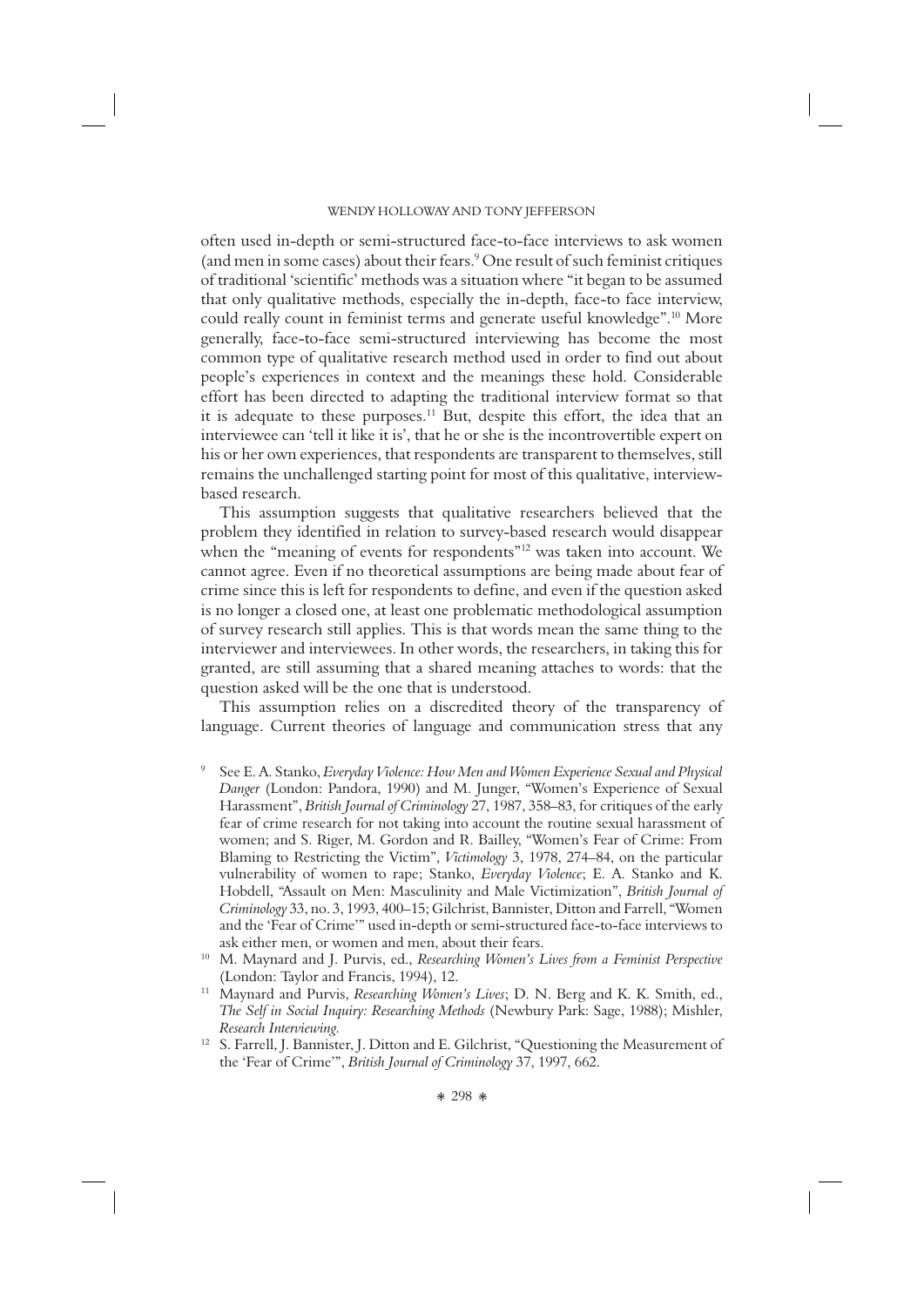kind of account can only be a mediation of reality. Hence there can be no guarantees that different people will share the same meanings when it comes to making sense of an interviewee's account.13 The assumption in qualitative research of shared meanings between interviewer and interviewee relies on a taken-for-granted notion of the research subject, one which assumes not only transparency to the other but self-transparency. In essence, this is the same rational unitary subject as that assumed by survey researchers.

#### *The Defended Subject*

By contrast, the subject we presume in what follows is 'defended'. It is a fundamental proposition in psychoanalytic theory that anxiety is inherent in the human condition, specifically, that threats to the self create anxiety. Defences against such anxiety are mobilised at a largely unconscious level. This idea of a dynamic unconscious which defends against anxiety is seen as a significant influence on people's actions, lives and relations. It means that if memories of events are too anxiety-provoking, they will be either forgotten or recalled in a modified, more acceptable fashion. Defences will affect the meanings that are available in a particular context and how they are conveyed to the listener<sup>14</sup> (who is also a defended subject).

In approaching our defended subject, we were assisted by two concepts: gestalt and free association. However, our understanding of the importance of

- <sup>13</sup> In taking into account the context of the interview, clearly the interviewer is a central mediating factor in the making of meaning. We analyse these dynamics, within other case-study examples from the same research, in Hollway and Jefferson, *Doing Qualitative Research Differently.*
- <sup>14</sup> In her notion of unconscious defences against anxiety, Melanie Klein departs radically from the assumption that the self is a single unit, with unproblematic boundaries separating it from the external world of objects (both people and things). See Melanie Klein, *Love, Guilt and Reparation and Other Works, 1921–1945* (London: Virago, 1988); Melanie Klein, *Envy and Gratitude and Other Works, 1946–1963* (London: Virago, 1988). Her proposition (based on clinical work) is that the most primitive defences against anxiety are intersubjective, that is, they come into play in relations between people. The unconscious processes of projection (putting out) and introjection (taking in) of mental objects results in splitting: the separation of good and bad. This splitting of objects into good and bad is the basis for what Klein terms the 'paranoid-schizoid' position; a position to which we may all resort in the face of self-threatening occurrences, because it permits us to believe in a good object, on which we can rely, uncontaminated by 'bad' threats which have been split off and located elsewhere. Given splitting behaviour, the problem of understanding the whole person is rendered even more complex. For case examples from our research illustrating the effects of splitting, see Wendy Hollway and Tony Jefferson, "Gender, Generation, Anxiety and the Reproduction of Culture: A Family Case Study", in *Narrative Study of Lives, vol. 6*, ed. Ruthellen Josselson and Amia Lieblich (London: Sage, 1999); Hollway and Jefferson, *Doing Qualitative Research Differently.*

\* 299 \*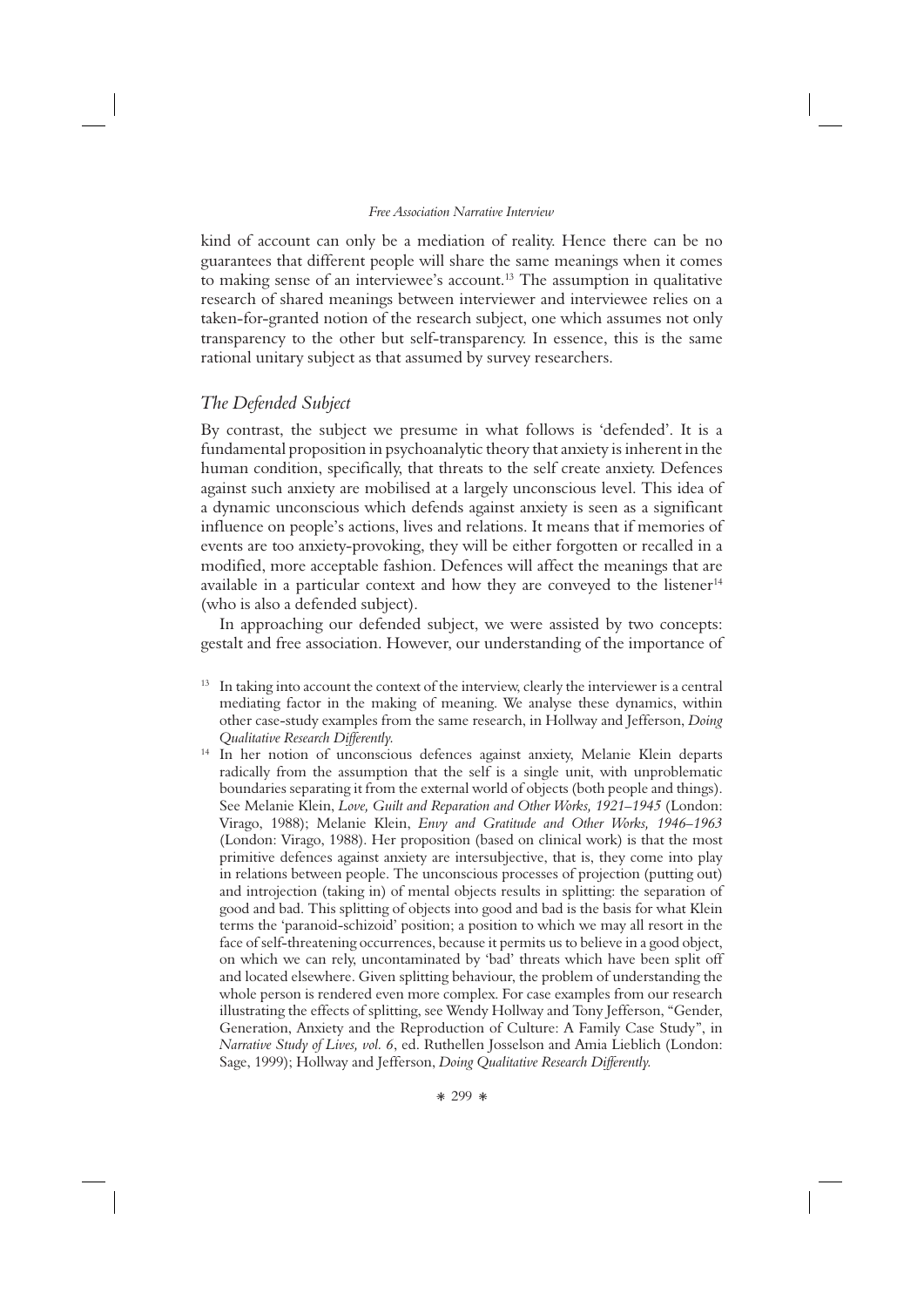these concepts followed from our pilot attempts to produce a more sensitive interview schedule. This—we realised only with hindsight—did not break with the question-and-answer format of the semi-structured interview and its didactic consequences.

#### *Mistaken Attempts*

What follows is an extract from one disappointing pilot transcript (broken down into three parts to make following it easier) and our critical evaluation of it. Graphically and somewhat embarassingly, this evaluation illustrates the problems with what we then took to be a focused, concrete and hard-won approach.

- Tony : What's the crime you most fear?
- Ann : An offence against the person probably.
- Tony : The person or your person?
- Ann : Well, erm yes, I fear being hurt myself but I also fear for my children being hurt.
- Tony : OK. Has, have you ever been hurt?
- Ann : Yes.
- Tony : And what did you do?
- Ann : Can you be more specific, what do you mean?
- Tony : Well, I mean, you choose any incident that you can recall.
- Ann : Where I've been physically hurt?
- Tony : Where you've been physically hurt*.*

Although the opening question is an attempt to tap concretely into Ann's fear of crime, it seems to come across as abstract because introduced abruptly, devoid of context, and prior to the build-up of any rapport. The uncertain answer (Probably) matches the unwitting abstractness of the question. The interviewer then has to work to focus the answer (The person or your person?), to make it less abstract, echoing her words where possible (Have you ever been hurt?). The result is a single word answer, Yes. The interviewer again tries to focus the respondent through a 'do' question (And what did you do?). This only succeeds in producing a request to the interviewer to be more specific. This is hardly surprising since no particular incident has yet been specified. In an attempt not to override her meaning-frame, the interviewer invites her to choose an incident, but this is still too general. Ann's subsequent request for clarification (Where I've been physically hurt?) might be seen as an attempt to ask after the interviewer's meaning-frame, what the interviewer is really after. She probably does this because that is the kind of relationship that the question-and-answer approach has established; that is, the interviewer defines the agenda.

Ann : Erm, it erm. Well, I've been hurt by people I've been in relationships with. Is that the sort of crime you're referring to?

\* 300 \*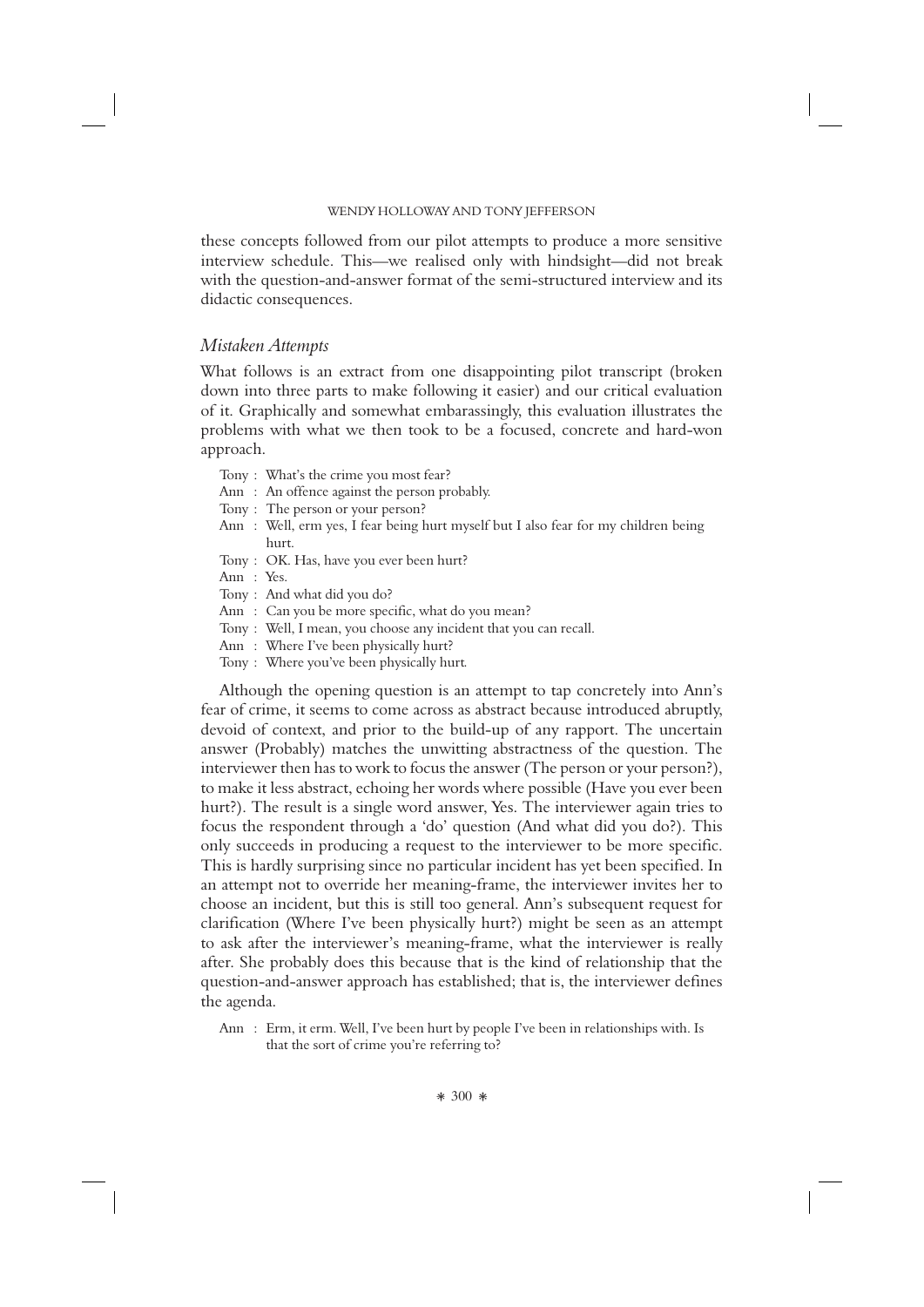- Tony : That's fine.
- Ann : It's varied what I've done. It depends on
- Tony : From what to what?
- Ann : Yes, it depends on what the circumstances were and whether I think I contributed to it or not, how I responded ultimately.
- Tony : So if you thought you contributed to it you did what?
- Ann : My usual response actually, if I describe my response, my response pattern to any situation where I've feel threatened, it'll probably help to answer the question. If I am threatened physically and it's not happened a lot but if I am I notice now that I have a patterned response which is, that I immediately go into shock and that it takes me a couple of days to recover from that actual physical shock and I, I experience the shock as though it were an accident or you know, (Tony: Yes) my body closes down and I can't think about it and I just feel very numb and, erm, after a couple of days with not being able to think about it then my mind starts to process it and I start to analyse it. I've never ever called the police except on one occasion when my children were involved with my ex partner. So I've called the police on one occasion.
- Tony : But as well as going into shock are there other things you do?

Even when the interviewer agrees that an incident where Ann had been physically hurt was appropriate, she is still uncertain that being hurt by "people I've been in relationships with" counts (for the interviewer). Reassurance on this score still leaves her unfocused since her responses have varied (It depends). Instead of getting her to focus on a particular incident, the interviewer picks up on this lead about her various responses. This effectively invites her to continue in a generalising mode (it depends on . . . the circumstances . . . and whether I think I contributed to it or not). Perhaps realising the error, the interviewer attempts to recoup by specifying a 'contributory' situation: "So if you thought you contributed to it you did what?" It is still too little; no actual incident has been specified so she plumps for her 'usual' (i.e., general) response, hoping this will help. The interviewer allows this and learns that usually she goes into shock, and on one occasion (and only one occasion) she called the police. This should have provided two openings: one toward her meaning-frame via a further exploration of the issue of 'shock'; the other (at last!) toward a specific incident: the time she called the police. In trying to stick to the schedule, the interviewer misses them both, clumsily cutting across her meaning-frame concerning shock in pursuit of an apparently concrete question: But . . . are there other things you do?

Ann : Well, I feel, do or feel?

Tony : Do.

Ann : It depends. If I'm able to access the person who's done it to me then I usually want to talk to them about it. Erm, but that's not always possible. What I've found is that when people hurt you they run away themselves and you're not able to actually resolve it and so therefore I think that exacerbates the shock I feel.

Tony : Why?

\* 301 \*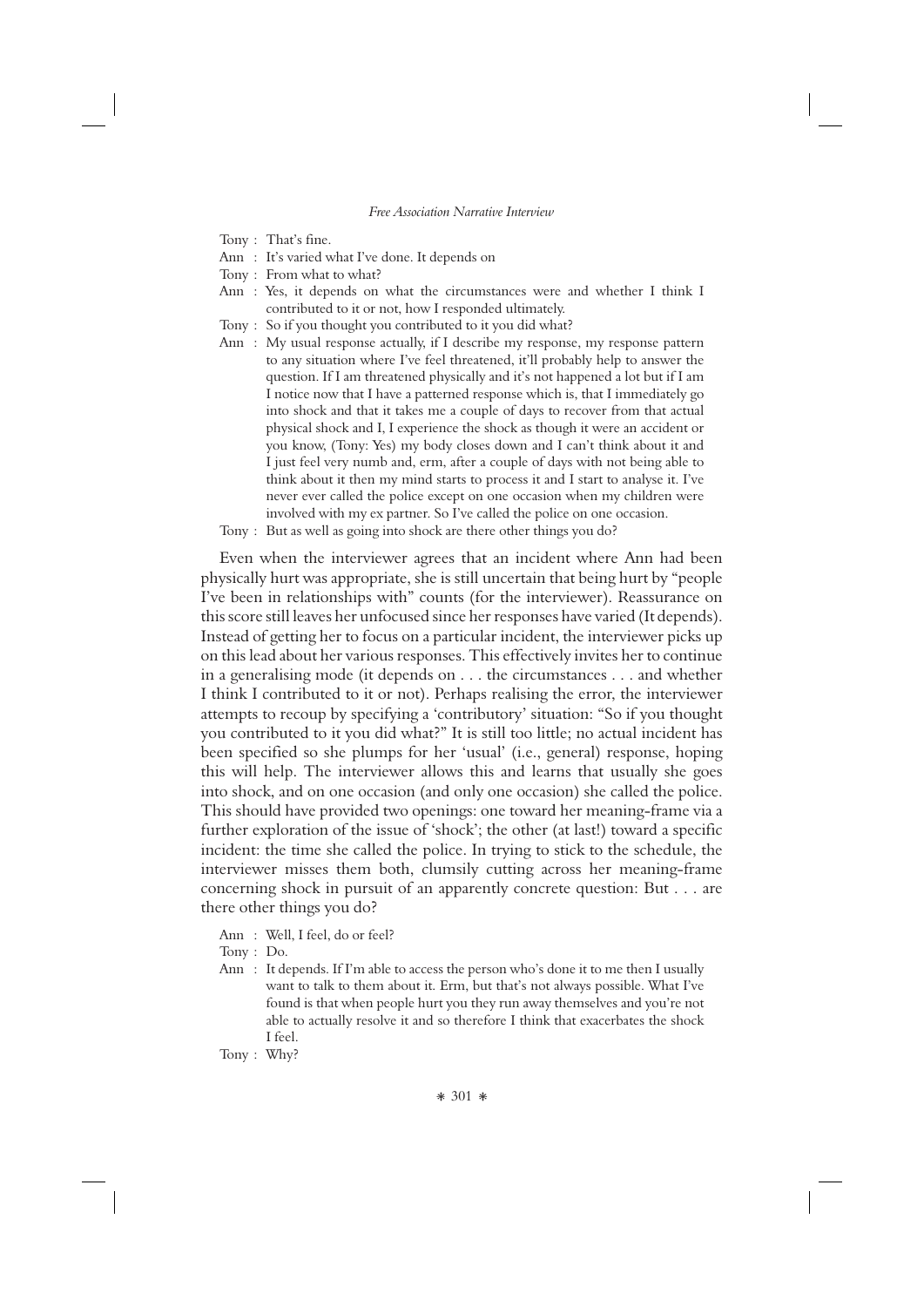- Ann : Because you're dealing with a range of feelings then (Tony: Right) which are not just about the physical assault.
- Tony : Can I just sort of be clear in my own mind what we're talking about here. You mentioned threat. Are we talking about threats of violence or actual violence?

At this point, Ann half reintroduces her meaning-frame ("Well I feel", a reference back to her feelings of shock), before remembering the question specified "things you do". So she asks, "do or feel?" Again in the interest of (an apparent) concreteness, the interviewer reiterates "do". Once again she vacillates (It depends), and then generalises (I usually want to talk to them about it . . . but that's not always possible . . . when people hurt you they run away). The interviewer responds with a 'why' question, thus inviting further speculative theorising as to why someone running away "exarcerbates the shock" she feels. Ann's answer (Because you're dealing with a range of feelings then) makes sense but is still very general. In desperation the interviewer seeks clarification as to "what we're talking about here . . . Are we talking about threats of violence or actual violence?" Not only has any hint of a concrete incident disappeared, but the interviewer seems now to be completely adrift, not even knowing whether Ann is talking about "threats" or "actual violence".

#### *Narrative Approaches*

Our pilot approach remained within the framework of the traditional question-and-answer interview. All structured interviews and most aspects of semi-structured interviews come under the question-and-answer type, where the interviewer sets the agenda and in principle remains in control of what information is produced. In this mode, the interviewer is imposing on the information in three ways: "by selecting the theme and topics; by ordering the questions and by wording questions in his or her language".15 Outside of this framework stand narrative and clinical case-study approaches, in which the researcher's responsibility is to be a good listener and the interviewee is a storyteller, rather than a respondent.

In the narrative approach, the agenda is open to development and change, depending on the narrator's experiences. At the pilot stage, we remained stuck in the conventional assumption of social research that the researcher asks questions. We could understand the problems in our example in terms of Mishler's argument that the question-and-answer method of interviewing has a tendency to suppress respondents' stories.16 It is not just a matter of being open to stories within the responses: we asked Ann to participate in a pilot

Martin Bauer, "The Narrative Interview", LSE Methodology Institute Papers, Qualitative Series no. 1, 1996.

<sup>16</sup> Mishler, *Research Interviewing.*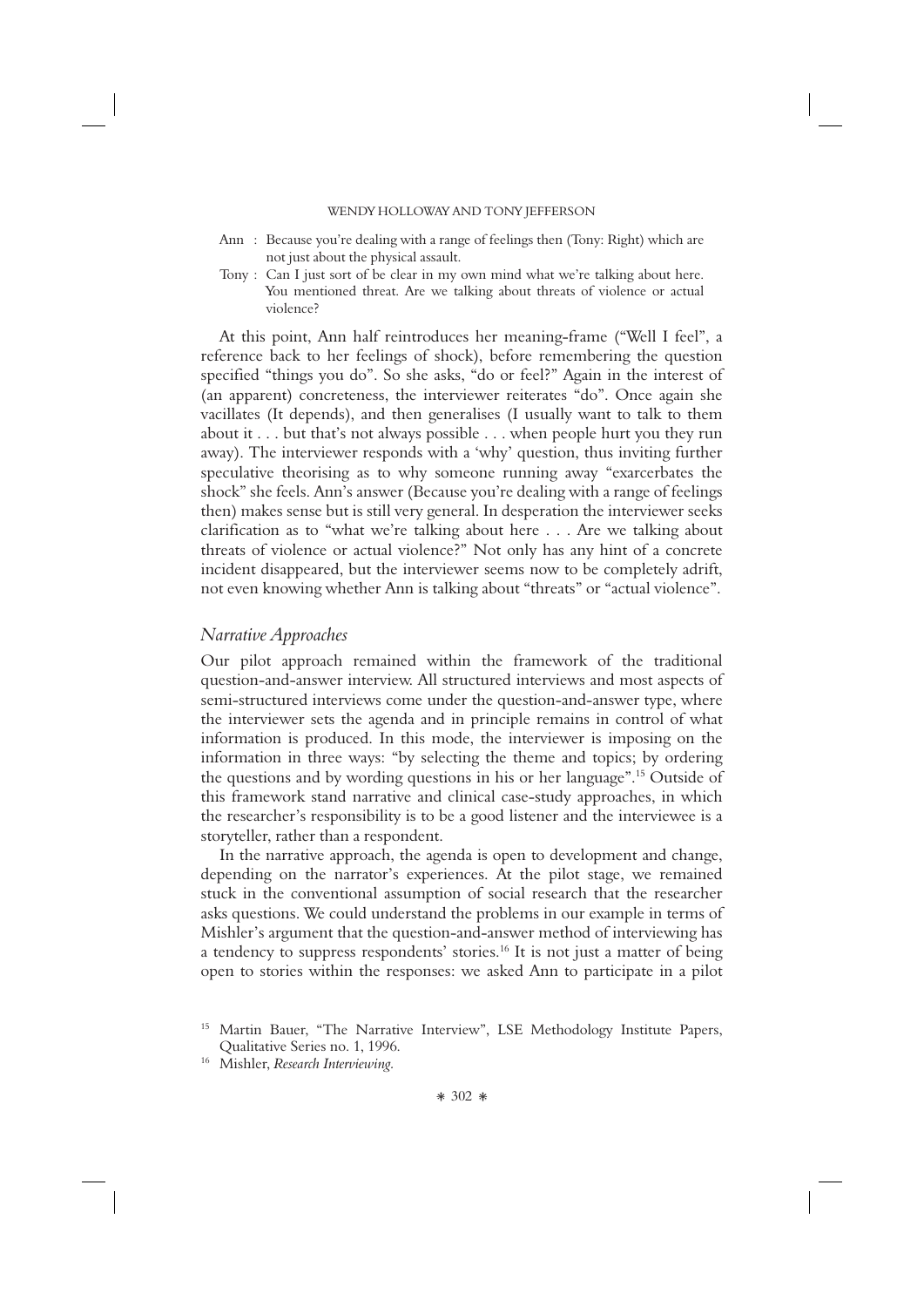interview because we knew she could tell stories about her experiences in the informal context in which Wendy knew her. By trying hard to comply with the interviewer's agenda, Ann was not able to convey her own relevant experiences. S. E. Chase argues that "attending to another's story in the interview context . . . requires an altered conception of what interviews are and how we should conduct them",<sup>17</sup> a point we return to below.

According to K. Polanyi, the difference between a story and a report (of the kind that is often elicited in the traditional research interview) is that in telling a story, the narrator takes responsibility for "making the relevance of the telling clear".18 This approach therefore emphasises the meaning that is created within the research pair and the context within which the account makes sense. It also recognises that the story told is constructed (within the research and interview context) rather than a neutral account of a pre-existing reality. Stories have conventional structures which are arranged to provide coherence and causal sequence ('so then'); they have a beginning, middle and end.<sup>19</sup> According to some, however, the narrative form has an even more central place in human life: "there does not exist, and never has existed, a people without narratives";<sup>20</sup> narrative is "the primary form by which human experience is made meaningful ... it organises human experiences into temporally meaningful episodes";<sup>21</sup> "thinking, perception, imagination and moral decision-making are based on narrative structure".<sup>22</sup> More recently self identity has been seen as being achieved by narratives of the self. 23

Claims for the efficacy and appropriateness of a narrative method for studying experiences and meaning in context<sup>24</sup> have been subject to the basic problems of any other hermeneutic approach. What is the relation of a story to the events it refers to? How is truth compromised by the storyteller's motivations and

- <sup>17</sup> S. E. Chase, "Taking Narrative Seriously: Consequences for Method and Theory in Interview Studies", in *The Narrative Study of Lives, vol. 3*, ed. Ruthellen Josselson and Amia Lieblich (London: Sage, 1995), 1–26.
- <sup>18</sup> Chase, "Taking Narrative Seriously", 9.
- <sup>19</sup> Alternatively, stories are seen as having a "setting, problem, plan of action and outcome". A more complex model of the structure of stories comes from William Labov: Abstract, Orientation, Complicating Action, Evaluation, Result or Resolution and Coda. See Mishler, *Research Interviewing*.
- <sup>20</sup> Roland Barthes, cited in D. E. Polkingthorne, *Narrative Knowing on the Human Sciences* (Albany: SUNY Press, 1998).
- <sup>21</sup> Polkingthorne, *Narrative Knowing*.
- <sup>22</sup> Theodore R. Sarbin, cited in Ruthellen Josselson, *The Space Between Us: Exploring the Dimensions of Human Relationships* (San Francisco: Jossey Bass, 1992).
- <sup>23</sup> Michael White and David Epston, *Narrative Means to Therapeutic Ends* (New York: Norton, 1993).
- <sup>24</sup> Mishler, *Research Interviewing*; Josselson, *The Space Between Us*; C. K. Riessman, *Narrative Analysis*, University Paper Series on Qualitative Research Methods (Newbury Park: Sage, 1993).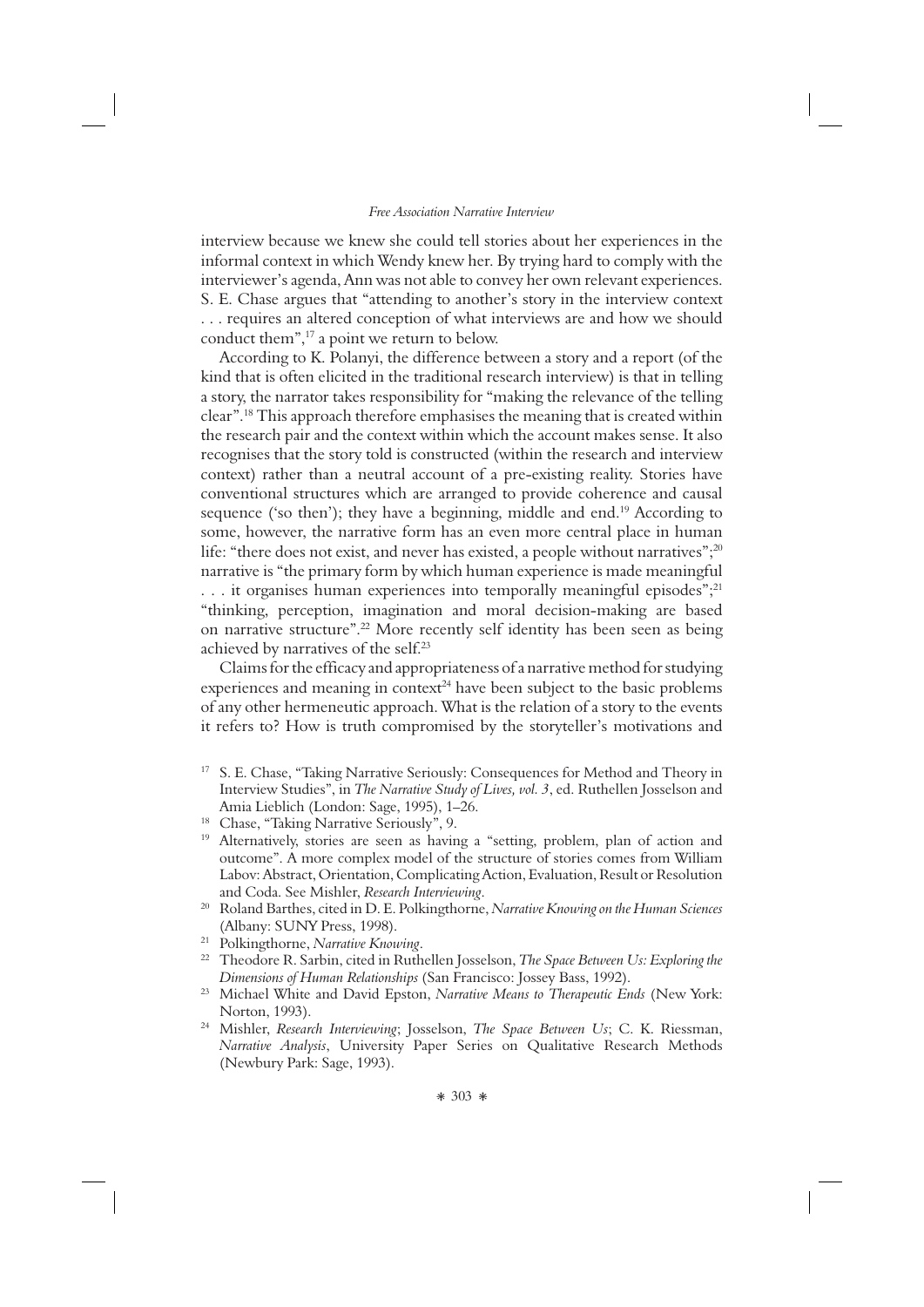memory? Since one of the defining features of the narrative form is coherence,<sup>25</sup> how does this form affect our knowledge of the potential incoherence of life as it is lived? In the language of social science, these are questions about the reliability and validity of eliciting narratives as a research method.

Some narrative researchers, for example, Martin Bauer, 26 set aside these questions by taking the position that the object of narrative analysis is the narrative itself, as opposed to the events being narrated or the experiences or character of the narrator. This was not so for us when we turned to a narrative method. The focus of our analysis is the people who tell us stories about their lives: the stories themselves are a means to understand our interviewees better. While stories are obviously not providing a transparent account through which we learn truths, storytelling stays closer to actual life events than methods that elicit explanations. According to Bauer "narrations are rich in indexical statements" (by "indexical" he means that reference is made to concrete events in place and time).27

#### *Clinical Case Study Approaches*

One response to the perception that survey-type research was losing sight of an understanding of whole people in real-life contexts was to look outside research to practitioners for models of social knowledge. S. Kvale has commented on the neglect of the psychoanalytic interview in research and explored the basic epistemological differences between the two domains of knowledge, psychoanalysis and social science, that may account for this. He concludes that each could learn from the other. <sup>28</sup> Clinicians work primarily with case studies and psychoanalysts have a model of knowledge which places primary responsibility on their own involvement in understanding a patient. According to D. N. Berg and K. K. Smith, "the complex emotional and intellectual forces that influence the conduct of our inquiry . . . are at once the source of our insight and our folly".29 As researchers, therefore, we cannot be detached but must examine our subjective involvement because it will help to shape the way that we interpret the interview data. This approach is consistent with the emphasis on reflexivity in the interview, but it understands the subjectivity

- <sup>25</sup> C. Linde, *Life Stories: The Creation of Coherence* (Oxford: Oxford University Press, 1993); G. Rosenthal, "Reconstruction of Life Stories: Principles of Selection in Generating Stories for Narrative Biographical Interviews", in *The Narrative Study of Lives, vol. 1*, ed. R. Josselson, Ruthellen and Amia Lieblich (London: Sage, 1993), 59–91.
- <sup>26</sup> Bauer, "The Narrative Interview".

- <sup>28</sup> S. Kvale, "The Psychoanalytic Interview as Qualitative Research", *Quanlitative Inquiry* 5, 1999, 87–113.
- <sup>29</sup> Berg and Smith, *The Self in Social Inquiry*, 11.

<sup>27</sup> Ibid.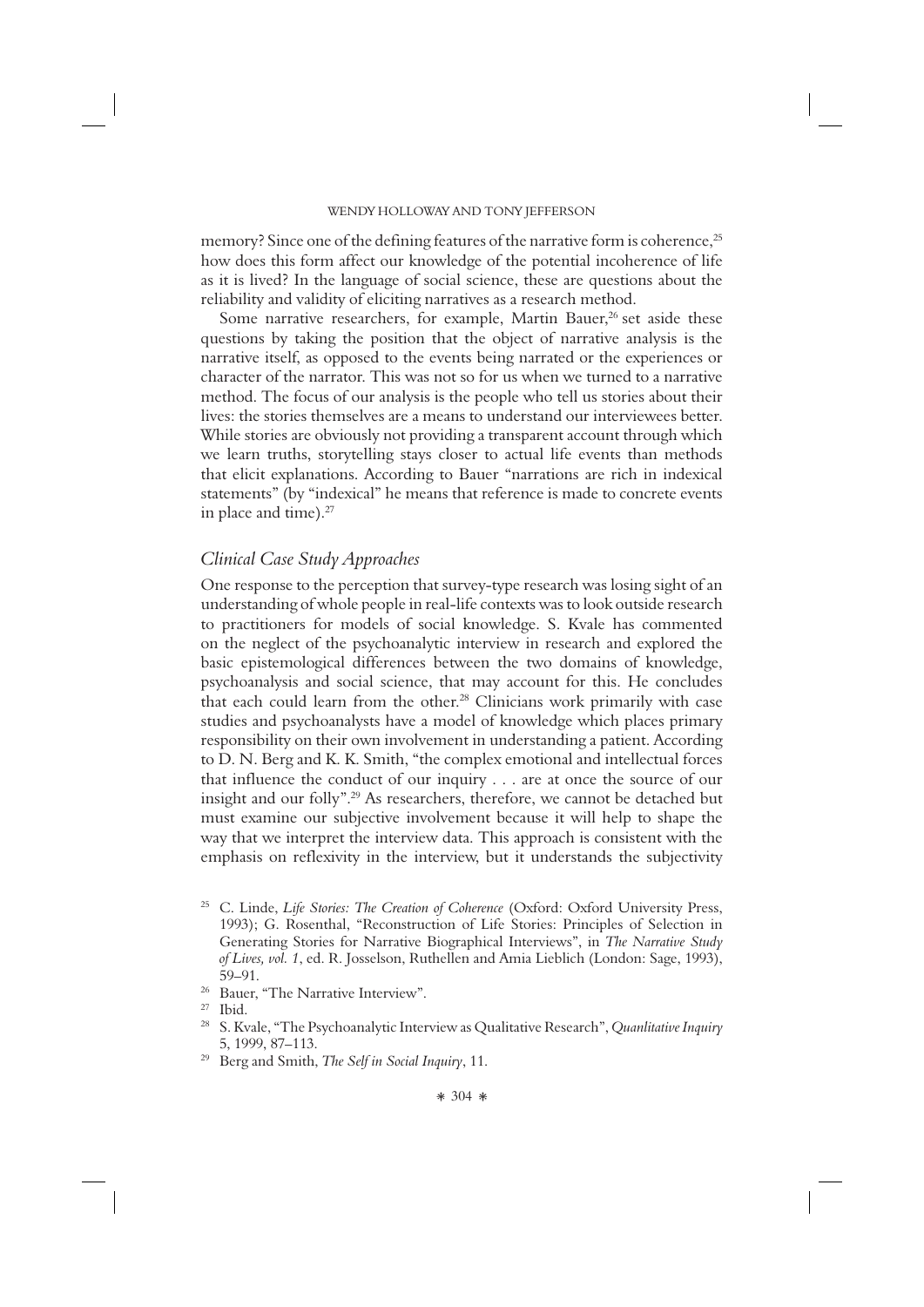of the interviewer through a model which includes unconscious, conflictual forces rather than simply conscious ones:

the process of self-scrutiny is central to our definition of clinical research because it can yield information about the intellectual and emotional factors that inevitably influence the researcher's involvement and activity, and at the same time provide information about the dynamics of the individual or social system being studied. The self-scrutiny process is difficult and complex precisely because both researcher and the "researched" are simultaneously influencing each other. Since this is occurring in ways that initially are out of the awareness of the parties involved, scrutiny is an absolutely necessary part of social science research.<sup>30</sup>

In recognising the importance of unconscious dynamics in the research interview, this approach also notices the defences against anxiety. Part of the problem in our earlier example could be the anxiety of the interviewer. This probably had to do with a combination of the unfamiliarity of the (first time) situation and developing worries about the success of the interview after high expectations of it. More tellingly, what the interviewer had stumbled upon was the hornets' nest of Ann's painful experiences of partner violence. Positing a defended subject enabled us to see that part of Ann's vacillation was probably a largely unconscious sounding out of the interviewer, staying safe through comfortable, well-rehearsed generalisations. Utilising the concept of the defended subject enabled us also to interpret Ann's responses as established defences working to protect her from her own painful experiences of domestic violence (which we knew about prior to the interview). According to this approach, her well-rehearsed generalisations about what she does in this situation and what she does in that, intelligent and articulate though they are, are part of a defensive strategy; a strategy of intellectualising, of 'managing' painfully confusing emotional experiences through words which offer (apparently) the comfort of comprehension and the prospect of control. Although we only have evidence of Ann's defensive strategy in this particular, relational, setting of the research interview, it was enough to convince us of the need to find an approach which took account of such defences.

#### *The Biographical-Interpretative Method and the Importance of Gestalt*

At this point, somewhat fortuitously, we came across the biographical-interpretative method, first developed by German sociologists producing accounts of the lives of holocaust survivors and Nazi soldiers.<sup>31</sup>

\* 305 \*

 $30$  Ibid, 31.

Rosenthal, "Reconstruction of Life Stories"; G. Rosenthal and D. Bar-On, "A Biographical Case Study of a Victimizer's Daughter", *Journal of Narrative and Life History* 2, 1992, 105–27; F. Schutze, "Pressure and Guilt: The Experience of a Young German Soldier in World War Two and its Biographical Implications", *International Sociology* 7, nos.2 and 3, 1992, 187–208 and 347–67.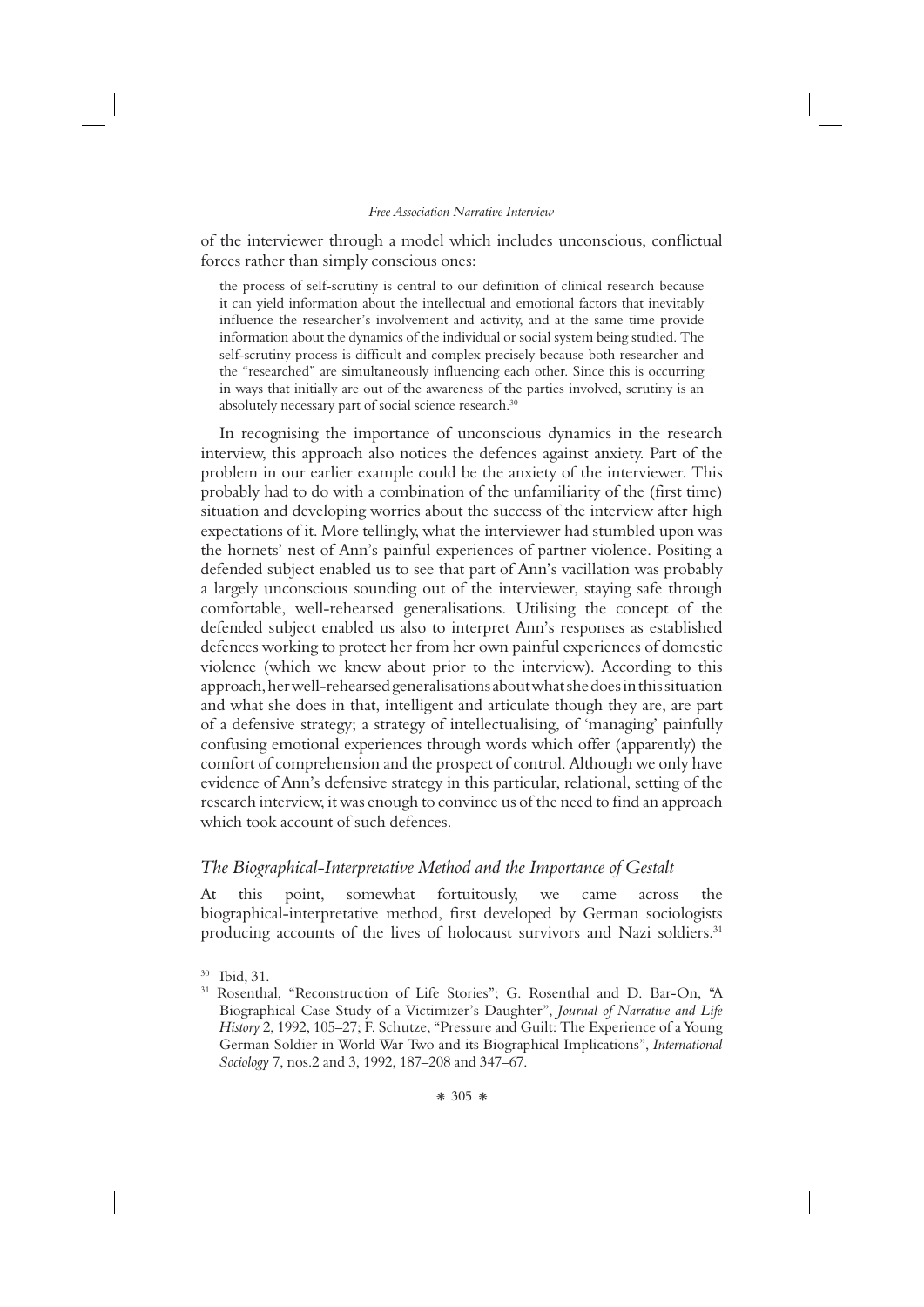The biographical-interpretative method is part of the narrative tradition in social science research, a tradition which has been most developed in life story research.32

Given our understanding of the way that unconscious defences affect the information that is produced in the research relationship and the way that it is interpreted, we wanted to incorporate this idea of the defended subject in our use of a narrative method. F. Schutze's article, an example of the biographicalinterpretative tradition, revealed that elicited accounts such as those of Nazi soldiers would be highly defensive ones, given the painful subject matter, which needed a methodological strategy to uncover what he calls "faded-out memories and delayed recollections of emotionally or morally disturbing war experiences".33 Although Schutze sees "some intersections between Freud's impressive theory on repression"34 and his own method, this insight is not developed. The main theoretical principle is not the defended subject, but the idea that there is a 'gestalt' informing each person's life which it is the job of biographers to elicit intact, and not destroy through following their own concerns.35

The principle of gestalt is based on the idea that the whole is greater than the sum of parts. Max Wertheimer, the founder of gestalt psychology, objected to the way that, in his view, modern science proceeded from below to above. He believed that it was impossible to "achieve an understanding of structured totals by starting with the ingredient parts which enter into them. On the contrary we shall need to understand the structure; we shall need to have insight into it. There is then some possibility that the components themselves will be understood".36

This is the principle which we try to apply to our understanding of the 'whole' text. Max Wertheimer's primary law, that of 'place in context' (that significance was a function of the position in a wider framework), addressed exactly the problem of decontextualisation of text which is inherent in the many qualitative methods which break up the text through coding segments according to theme and then analyse these segments as part of thematic categories (the 'code and retrieve' method which is characteristic of all computer-assisted qualitative data analysis). Wertheimer emphasised that "parts are defined by their relation to the

<sup>&</sup>lt;sup>32</sup> K. Plummer, *Telling Sexual Stories: Power, Change and Social Worlds* (London: Routledge, 1995).

<sup>33</sup> Schutze, "Pressure and Guilt", 347.

<sup>34</sup> Ibid, 359.

<sup>35</sup> G. Rosenthal, "The Structure and 'Gestalt' of Autobiographies and its Methodological Consequences" (paper presented at the Twelfth World Congress of Sociology, Madrid, 1990).

<sup>36</sup> G. Murphy and J. K. Kovach, *Historical Introduction to Modern Psychology*, 6th ed. (London: Routledge and Kegan Paul, 1972), 258–59.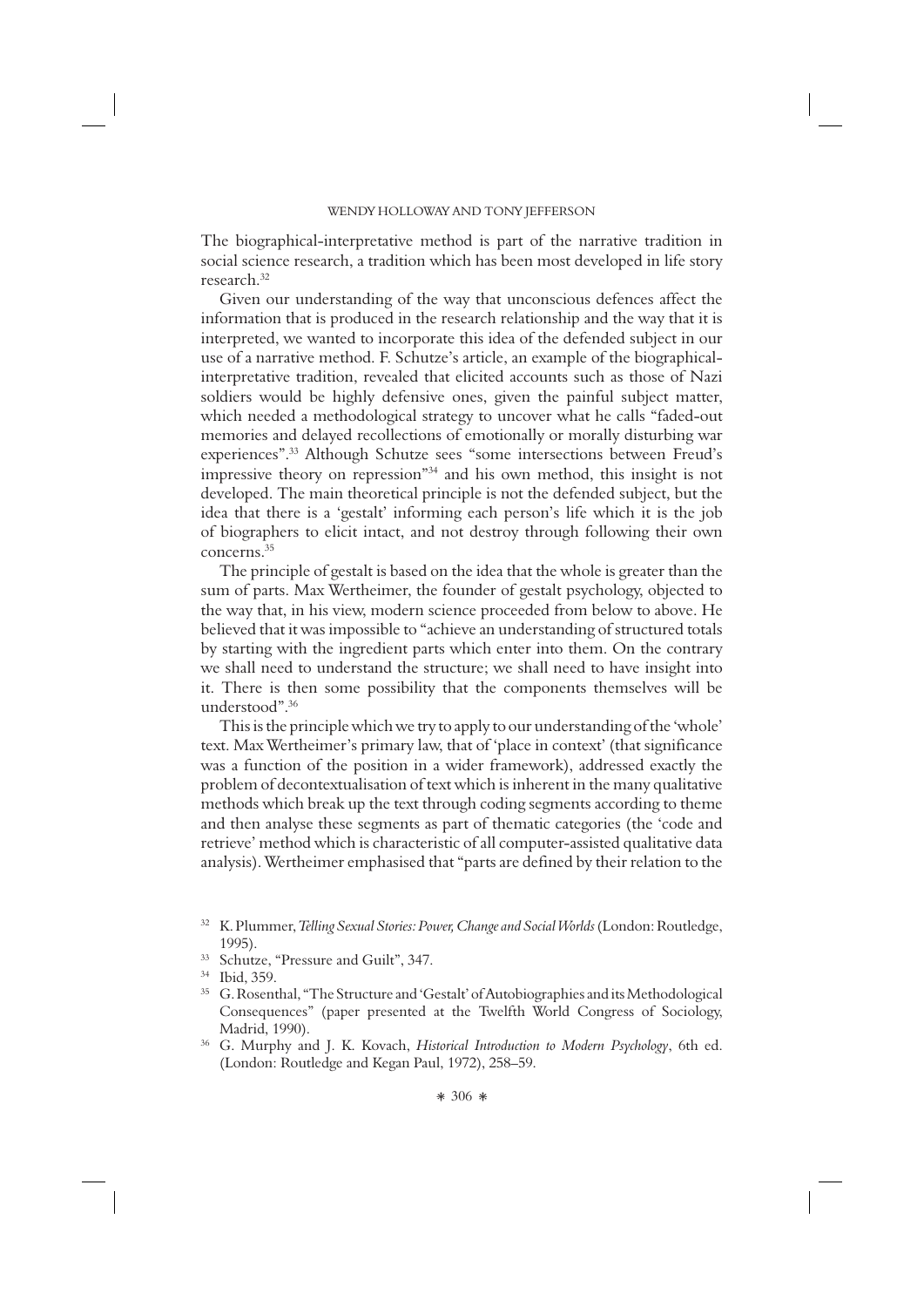system as a whole in which they are functioning".<sup>37</sup> Similarly the structuralist movement which started in social anthropology and linguistics emphasised that meanings could only be understood in relation to a larger whole, whether it be the culture, the sentence or the narrative.

The 'whole' that was the unit of analysis in our research was not the 'whole' person (as if that is ever knowable). Rather it was all we managed to accumulate relating to a particular person who took part in the research. As well as the transcripts from both interviews,<sup>38</sup> we have our memories of meetings with that person; the notes we took after the first meeting and subsequent interviews and also, where more than one family member was interviewed, what was said about our participant by others. But this definition refers only to an external reality. Maybe the gestalt principle is best understood also as the internal capacity for holding those data together in the mind.

The German biographers' strategy for eliciting narratives—which we adopted and adapted—can be summarised in terms of four principles, each designed to facilitate the production of the interviewee's meaning frame, or gestalt:

#### Use open-ended not closed questions; the more open the better

"How safe do you feel walking alone in this area after dark?" with respondents expected to tick one of four categories on a Likert scale, is a closed question. Our opening question to Ann, "What's the crime you most fear?" is open, but in a narrow way, which may help account for its failure to elicit much from her. In linking fear with crime, it reveals what sort of fear interests the interviewer; but, in so doing, it may work to suppress the meaning of fear to Ann, which may have no apparent connection to crime. To learn about the meaning of fear to Ann, a more open question, such as "What do you most fear?" would be necessary. The presumption of the biographical method is that it is only in this way, by tracking Ann's fears through her meaning frames, that we are likely to discover the 'real' meaning of fear of crime to her; how it relates to her life.

#### Elicit stories

Eliciting stories has the virtue of indexicality, of anchoring people's accounts to events that have actually happened. To that extent, such accounts have to engage with reality, even while compromising it in the service of self-protection. Eliciting stories from people is not always a simple matter, especially from those who feel their lives lack sufficient interest or worth to justify 'a story'.

\* 307 \*

<sup>37</sup> Murphy and Kovach, *Historical Introduction to Modern Psychology*, 258.

We conducted a second interview approximately one week after the first. In between, we both listened to the audiotapes and devised a second set of questions, based on the principles of the Free Association Narrative Interview method.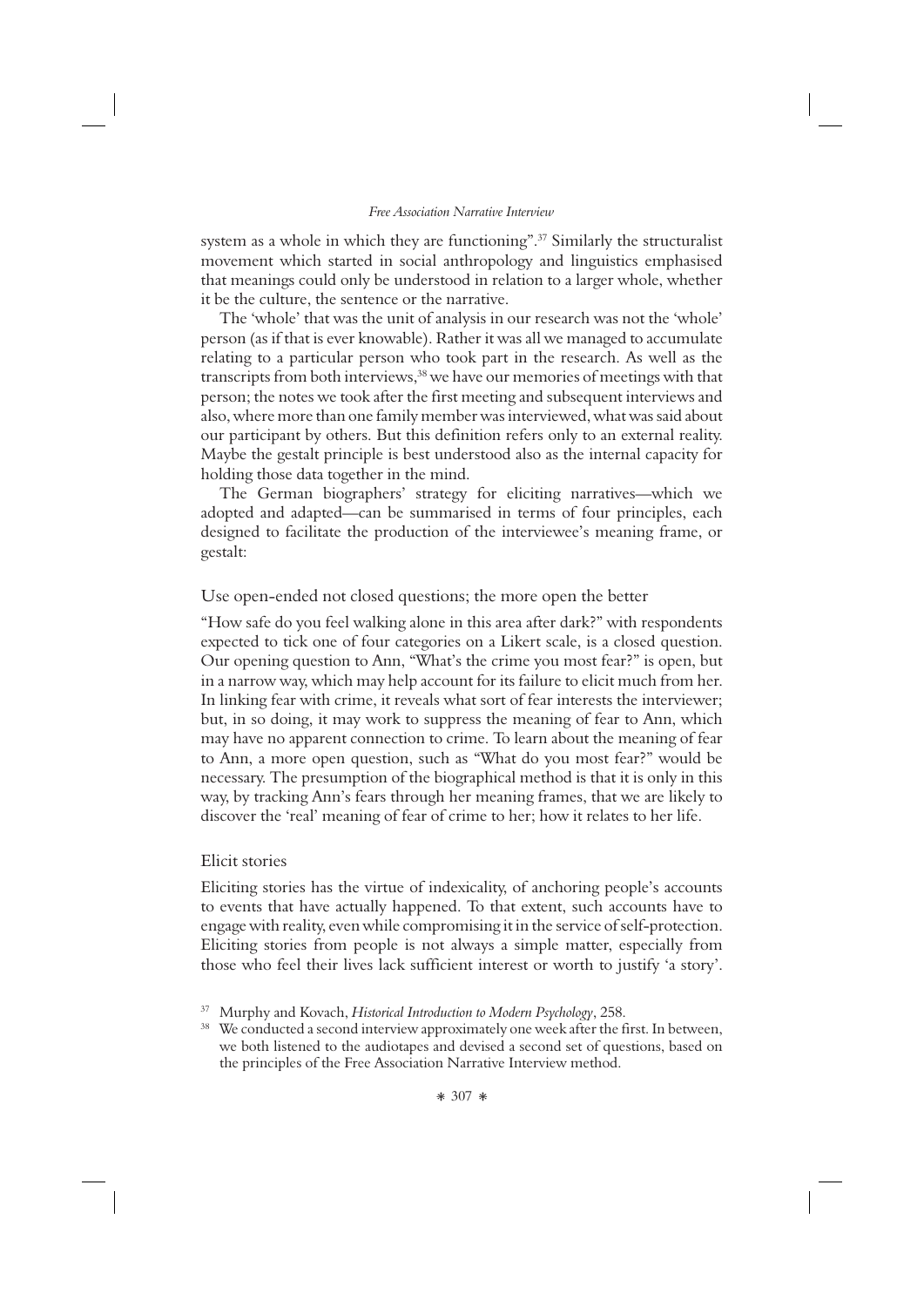And, no doubt for a variety of different reasons, people's storytelling ability varies enormously. However, given the importance of the narrative form to all social communication, a story is often chosen to answer even direct questions, especially when interviewees are uncertain what is required. It is a 'well, this is the story of my relationship to your chosen topic, you decide whether it's what you're after' sort of reply. The particular story told, the manner and detail of its telling, the points emphasised, the morals drawn, all represent choices made by the storyteller. Such choices are revealing, often more so than the teller suspects. This characteristic of storytelling, to contain significances beyond the teller's intentions, is what it shares with the psychoanalytic method of free associations. The implications of this for the traditional interview method are a recommendation to 'narrativise topics', that is, to turn questions about given topics into storytelling invitations. In this light, the open-ended 'What do you most fear?', which could elicit a one-word answer rather than a story, would be modified to read "tell me about your experiences of fear" or, better, because more specific, "tell me about a time when you were fearful".

#### Avoid 'why' questions

With Ann, we saw that a 'why' question elicited an intellectualisation. While this was appropriate to the question, it was uninformative in terms of the research questions.

At first glance, this is the most surprising principle since it is counterintuitive: surely people's own explanations of their actions or feelings are useful routes to understanding them? Indeed, researchers sometimes assume that they can simply translate their research question into the question for interviewees. K. B. Sacks for example, found that because she asked sociological questions, her women interviewees offered sociological responses, but "the abstraction of such talk—its disconnection from their actual lives, made it hollow".39 She concluded that it was a mistake to ask those kinds of question. However people can only be their own best explainers if they conform to the model of the rational, information-processing subject of psychology. This, we are arguing, leaves a lot out and distorts researchers' views of subjectivity.

#### Follow up using respondents' ordering and phrasing

This involves attentive listening and possibly some note taking during the initial narration, in order to be able to follow up themes in their narrated order. It preserves the form of the whole response. In doing this, the respondent's own words and phrases should be used in order to respect and retain the interviewee's meaning frames. As always, the follow-up questions constructed should be as open as possible and framed so as to elicit further narratives.

<sup>39</sup> Cited in Chase, "Taking Narrative Seriously", 4.

\* 308 \*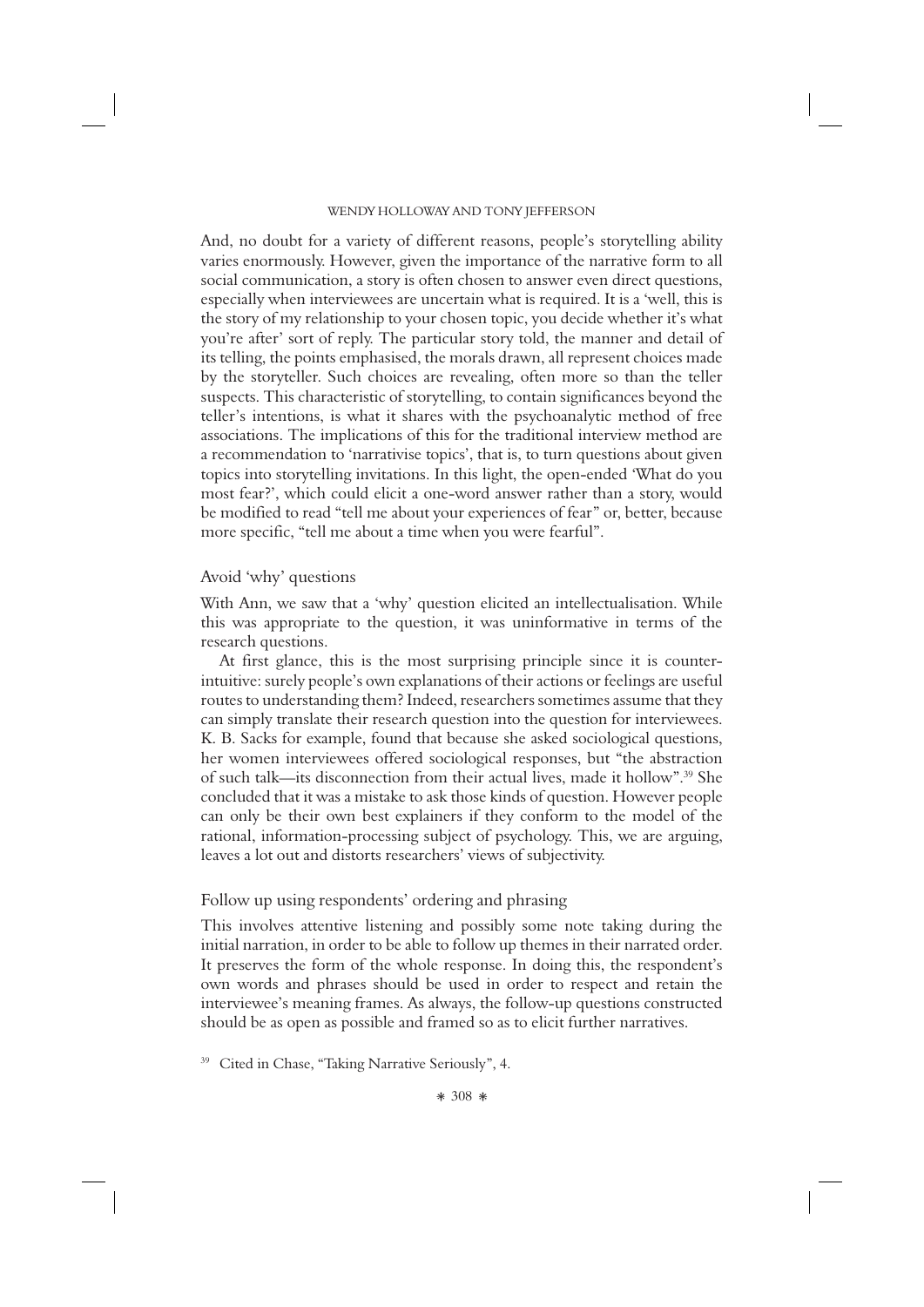For the German biographers, the method entails a single, open, initial question which is also an invitation: "Please, tell me your life story".40 [This is not always the question. G. Rosenthal asked what were, in effect, psychological questions in her research on coming to terms with the interviewees' National Socialist past.<sup>41</sup>] We are not biographers or life story researchers and have adapted the questions in this light. Our interest in specific events has been labelled as "focused interviews" by Mishler. <sup>42</sup> In both cases, the art and the skill of the exercise is to assist narrators to say more about their lives (to assist the emergence of gestalts) without at the same time offering interpretations, judgements, or otherwise imposing one's own relevancies as interviewers, which would thus destroy the interviewee's gestalt. Apparently simple, it required discipline and practice to transform ourselves from the highly visible asker of our questions to the almost invisible, facilitating catalyst to their stories. Being 'almost invisible' does not imply a belief in an objective interviewer who has no effects on the production of accounts; it means not imposing a structure on the narrative.

#### *The Importance of Free Association*

This is not the place to explore fully the interesting question of the relationship between the German sociologist-biographers' understanding of gestalt and our psychoanalytically derived understanding of anxiety. What we would like to draw attention to are the similarities between the principle of respecting the narrator's gestalt and the psychoanalytic method of free association. By asking the patient to say whatever comes to mind, the psychoanalyst is eliciting the kind of narrative that is not structured according to conscious logic, but according to unconscious logic; that is, the associations follow pathways defined by emotional motivations, rather than rational intentions. According to psychoanalysis, unconscious dynamics are a product of attempts to avoid or master anxiety.

Freud allowed the patient to "choose the subject of the day's work" in order that he could "start out from whatever surface [the patient's] unconscious happens to be presenting to his notice at the moment". As Kerr points out, by allowing the patient to set the agenda, "this was the method of truly free associations".43 In our case, we invited interviewees to tell us about their experiences of crime, risk, safety and anxiety (our core theoretical concerns) and then followed their associations wherever these happened to take the interview, on the grounds that these would be more unconsciously revealing than the meanings we might introduce.

- <sup>40</sup> Rosenthal, "Structure and Gestalt".
- <sup>41</sup> Rosenthal, "Reconstruction of Life Stories", 71.
- <sup>42</sup> Mishler, *Research Interviewing*, 99.
- <sup>43</sup> John Kerr, *A Most Dangerous Method* (London: Sinclair-Stevenson, 1994).

\* 309 \*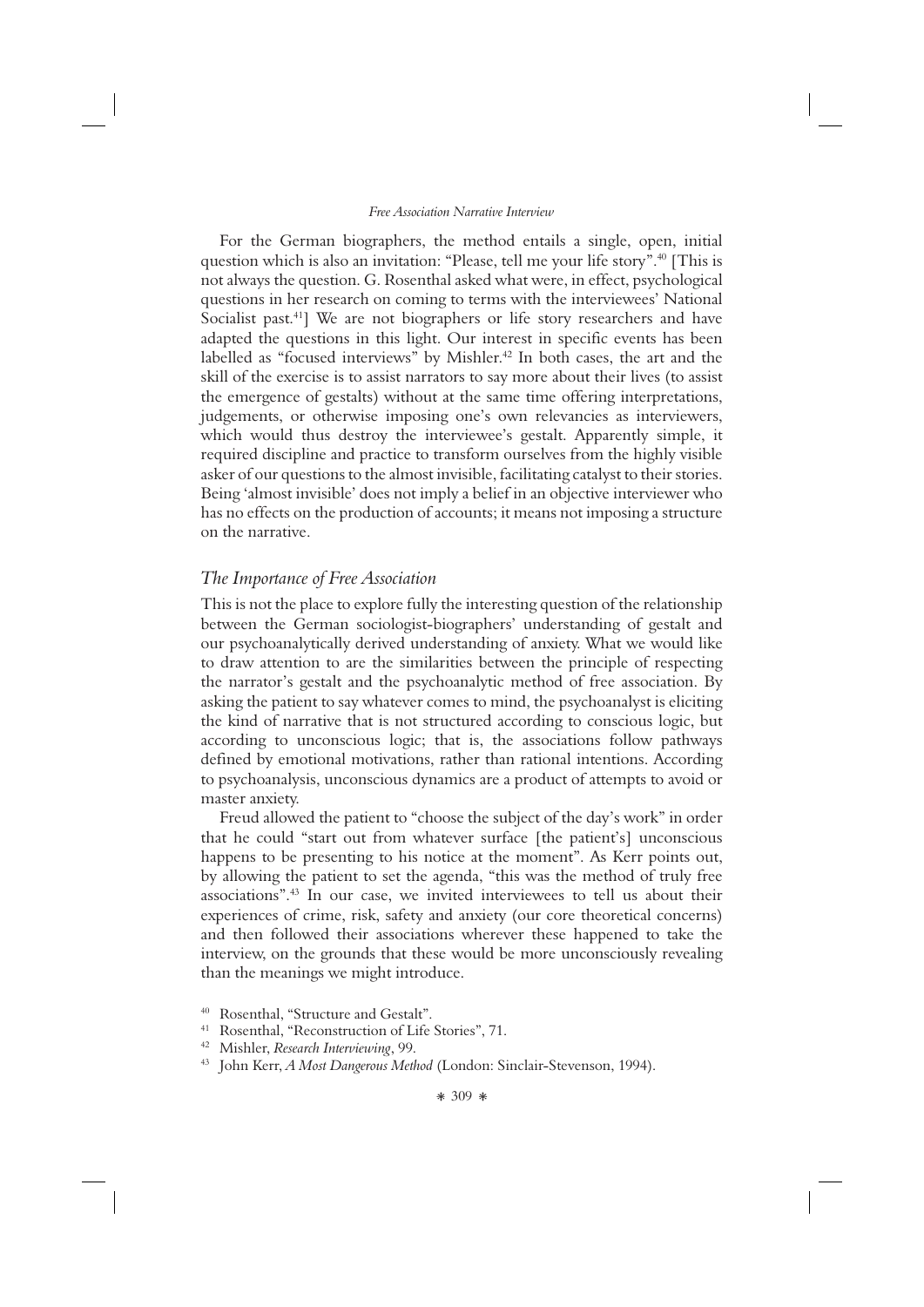This suggests that anxieties and attempts to defend against them, including the identity investments these give rise to, provide the key to a person's gestalt. By eliciting a narrative structured according to the principles of free association, therefore, we secure access to a person's concerns which would probably not be visible using a more traditional method. While a common concern of both approaches is to elicit detail, narrative analysis has a preoccupation with coherence which we do not share. Free associations defy narrative conventions and enable the analyst to pick up on incoherences (for example, contradictions, elisions, avoidances) and accord them due significance.

#### *The Initial Narrative Questions*

Following our attendance at a biographical-interpretative method workshop, we set about revising our interview schedule. We considered asking one single question (as the German biographers do), but our three-part theoretical structure—crime/victimisation; risk/safety; anxiety/worry—which evolved from the fact that we were researching specifically into fear of crime, seemed to provide an important frame for eliciting what we wanted to know. Life stories can be structured by an infinite number of themes, but our research provided a particular frame that we could not ignore. We decided, therefore, upon six questions deriving from our theoretical structure and a seventh about moving into the area.

#### Interview One Questions

- 1a. Can you tell me about how crime has impacted on your life since you've been living here?
- 1b. [follow up in terms of detail and time periods, following order of narrative]
- 2a. Can you tell me about unsafe situations in your life since you've been living here?
- 2b. [as in 1b]
- 3a. Can you think of something that you've read, seen or heard about recently that makes you fearful? Anything [not necessarily about crime].
- 3b. [as in 1b]
- 4a. Can you tell me about risky situations in your life since you've been living here?
- 4b. [as in 1b]
- 5a. Can you tell me about times in your life recently when you've been anxious?
- 5b. [as in 1b]
- 6a. Can you tell me about earlier times in your life when you've been anxious?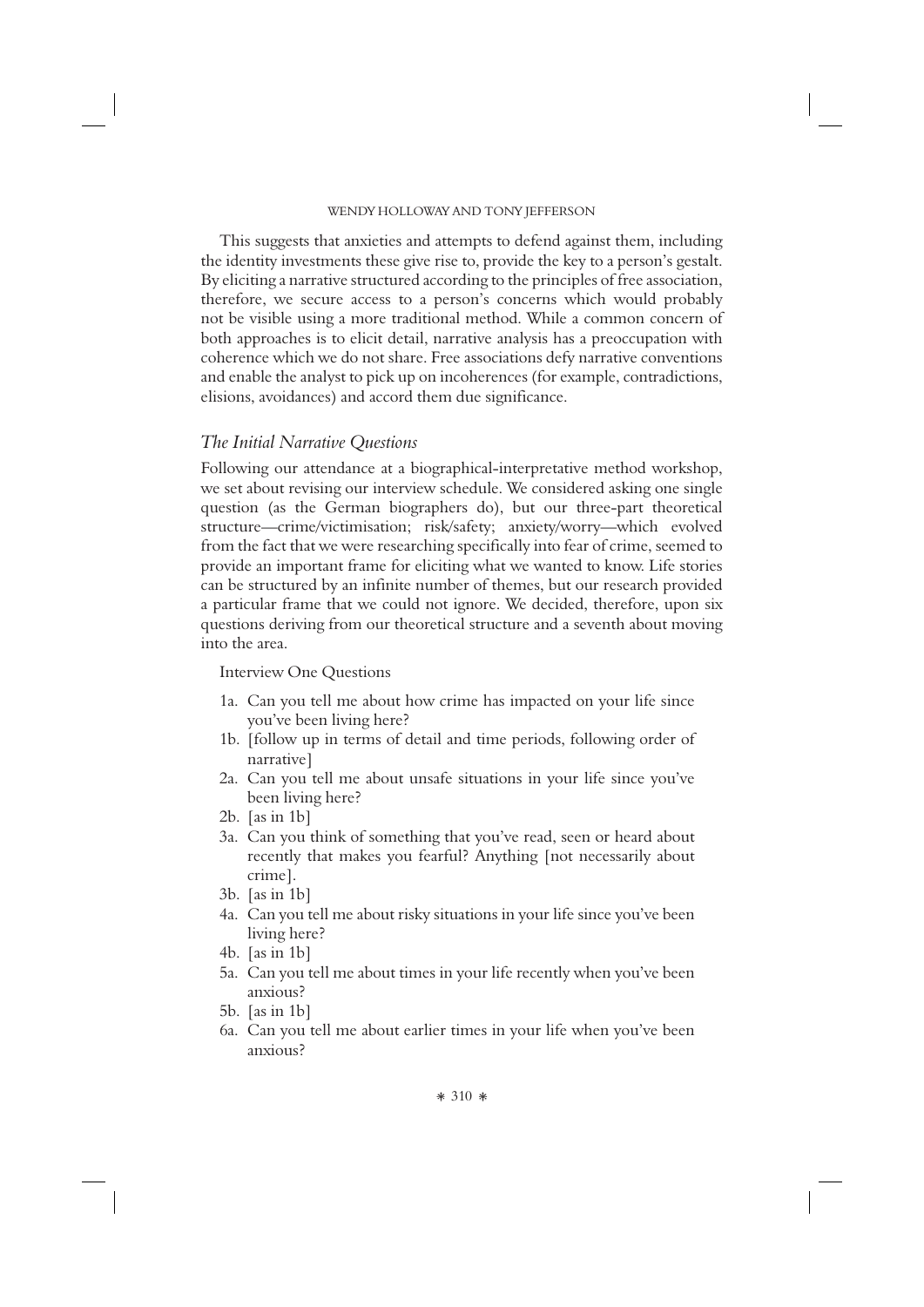- 6b. [as in 1b]
- 7a. Can you tell me what it was like moving to this area?
- 7b. [as in 1b]

It can be argued that by asking the questions we ask, notably by asking about anxiety, we produce the anxiety that we are seeking to establish empirically. Of course, all research in a sense produces its answers by the very frame through which the questions are set. No frame is ever neutral, and neither was ours. However, as the responses of our interviewees made clear, the diversity of the stories elicited demonstrated that their accounts were not constructed by our questions. This, we feel, is related to our central idea that people's lives have a biographically unique 'reality' which our open narrative questions were designed to elicit. Only if this were not the case could it be argued that the answers given by respondents are merely 'produced' by the discursive frame of the questions.

Question (1) aims to elicit any associations to crime. We worded it this way so that it did not assume victimisation, and indeed it elicited stories about criminal involvement from several young men. Usually it provided an account of criminal victimisations directly to the respondent and of crimes happening locally. Though it did often elicit stories as it was intended to, we now consider this question to be insufficiently narrativised since it invites respondents to talk about the general 'impact of crime' on their life over, in some cases, a very long period "since you've been living here". The best questions require the interviewee to be specific about times and situations: thus, a better question would have been, "Can you tell me about times when crime has impacted on your life since you've been living here?" The (b) questions follow the principle of respecting the respondents' meaning-frames: remaining faithful to the order and wording in which they presented their associations (a detailed example follows later). Questions (2) and (4) elicited stories relating to safety and risk respectively, providing us with two routes to the same theoretical point. Safety is the same concept that is used in the British Crime Survey question (how safe do you feel . . .), but in the way we framed this question, we did not assume fear. While the notion of being 'at risk' is similar, we wanted to broaden the question so as not to talk specifically about risk of criminal victimisation. We also wished to leave open whether a respondent associated with being at risk or to being a risk-taker. Question (3) was designed to explore some links between fear of crime and discourses available in the media. Questions (5) and (6) were both about anxiety. These were separated into recent and past anxiety in recognition of the importance, according to psychoanalytic theory, of childhood trauma in producing adult fears and chronic anxiety. Question (7) was added in order to take into account the fact that a person's perception of a neighbourhood will be influenced by comparing it with where they lived previously. This question asked for stories about moving in order to elicit such comparisons. It was also likely to be a neutral question with which to end.

\* 311 \*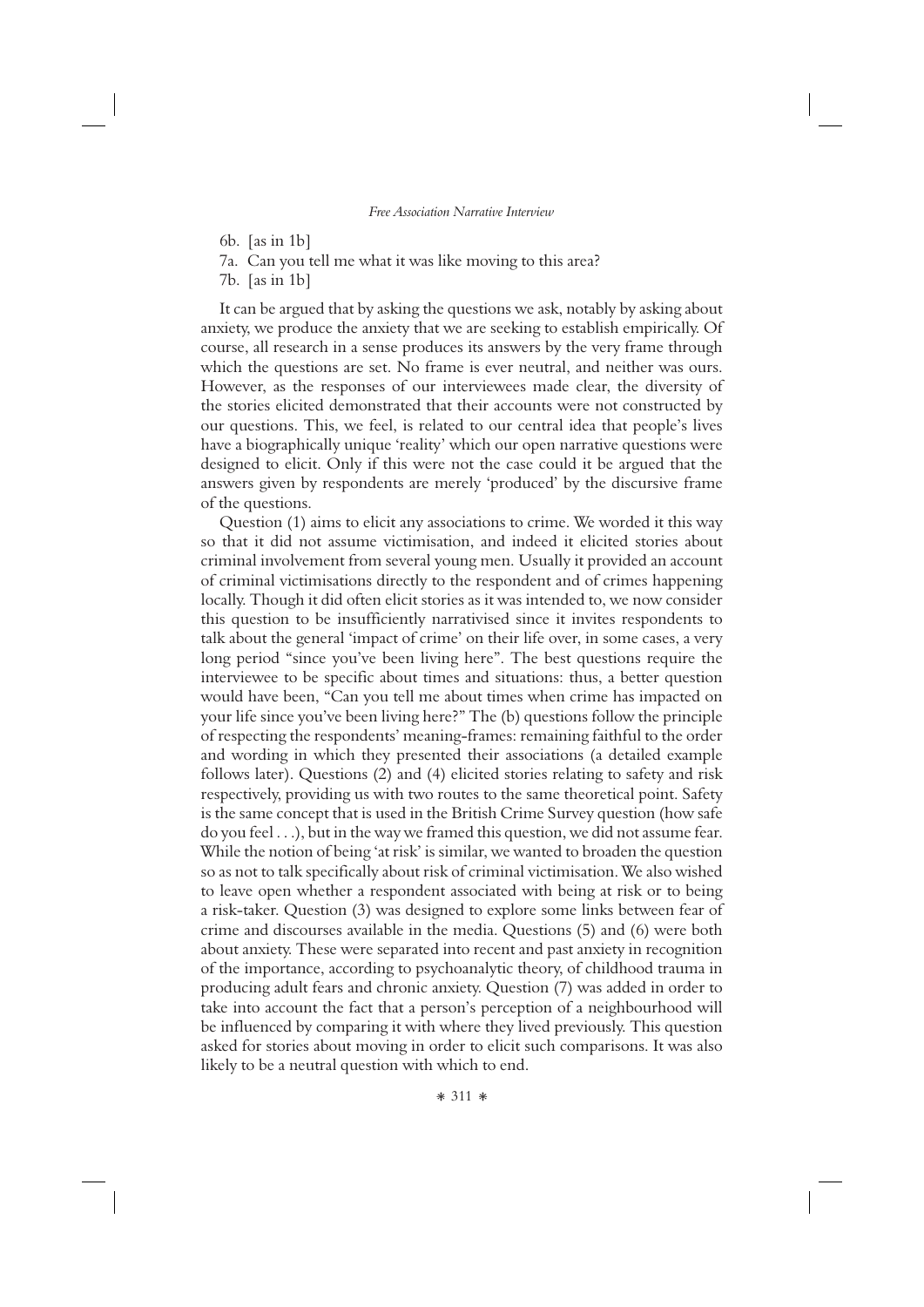The questions did not always elicit different stories. However, the different frames of the questions meant that people could elaborate different associations to the same memory. After the first question, we were not asking specifically about crime, although the overall frame in which the research interview was presented defined crime as a key theme. In question (3), we widened the frame specifically by asking about any media stimulus that had made people fearful, giving respondents explicit permission to broaden out. This was informed by our hypothesis that generalised anxiety might become invested in, and be expressed by, fear of crime, or it might be expressed in other concerns, for example, environmental pollution. Any associations to the question were therefore encouraged and legitimately within our interests.

#### *Developing Our Free Association Narrative Interview*

How did our new, story-based approach fare when put to the test? In this section we show how free associations in the narrative revealed significant personal meanings which were not necessarily obvious at the time.



Cover Image of W Hollway and T. Jefferson, *Doing qualitative research differently. A free association, narrative and the interview method* (London: Sage, 2000). *Courtesy*: Sage Publications

\* 312 \*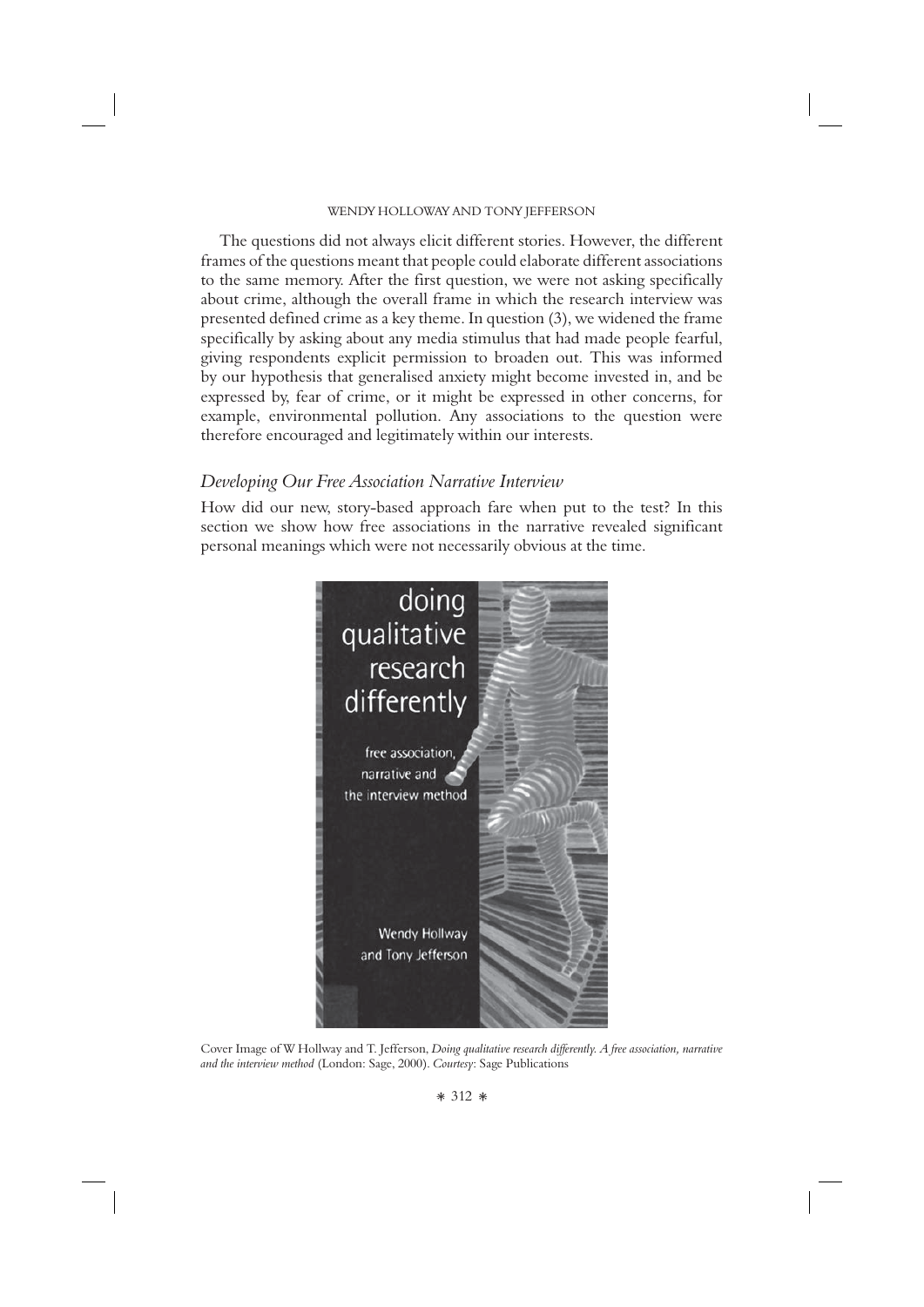#### Eight elements or an emergent gestalt

In what follows, we use the transcript of the beginning of the first interview with Jane, a nineteen year-old white woman, single mother of two children, aged two and three, living on a high-crime council housing estate. (The interviewer's question was a version of question 1a, above, so this excerpt was at the very beginning of the taped interview.)

- Wendy : Tell me first of all, how crime has had any effects on you since you moved here.
- Jane : Em, it's just you know, like, we got broken into once. But they didn't seem to take owt. They just took stuff outside there, and that were it. They must er, I must 'ave come 'ome and they were 'ere [1]. And just—I see police, y'know, bringing cars up from fields at back [2].There's always motor bikes. Kids on motorbikes [3]. They just don't seem to do nowt [4]. They just see 'em go past and – it's just like – you know things like – there's a 'ouse up there and some kids 'ave broken into it. It were like in daylight. Kicking door down and smashing window – nobody were doing nowt [5]. There was somebody living next door, people across road, nobody seemed to do owt [6]. And they're all their kids. And it's like – they just let the kids do what they want. They don't bother [7]. (Wendy: Right). There're like, there's like one and two year-olds just playing out on the street and it's all that kind of thing [8].

At first sight, the interview looks far from promising. It is not always clear what Jane is referring to and she dries up quite quickly. This excerpt does not have the coherence or conventional structure of a story. The interviewer's technique involves not intervening until the interchange is handed back and identifying the themes which are apparent, so as to return to them in the order of their appearance to elicit further detail. Eight themes were identifiable in this short extract. Jane mentions the break-in, summed up in four short sentences [1]. Her next association [2] is to the police, in the context of a different crime: police retrieving stolen cars from where they have been dumped. This leads her [3] to think of another instance of local joy riding: kids on motorbikes. Her theme is still the police [4] (though she does not specify this here, the interviewer does not intervene to clarify): the police go past, but "don't seem to do owt". In mid-sentence Jane shifts to a different example of inactivity [5], in this instance where "nobody were doing nowt", even though kids had broken into a house and were vandalising it. She elaborates on the "nobody" [6], instancing neighbours' inactivity in the face of kids breaking the law. Her train of association is then [7] to parents who do not stop these activities and finally [8] to parents' more general negligence as instanced by very young children playing out unsupervised.

Because this pathway of associations is produced out of Jane's concerns, the hypothesis is that the whole will signify more than the sum of the parts (this is definitional of a gestalt). A quick-witted interviewer, who has already taken biographical details, may have realised the significance of where this young

\* 313 \*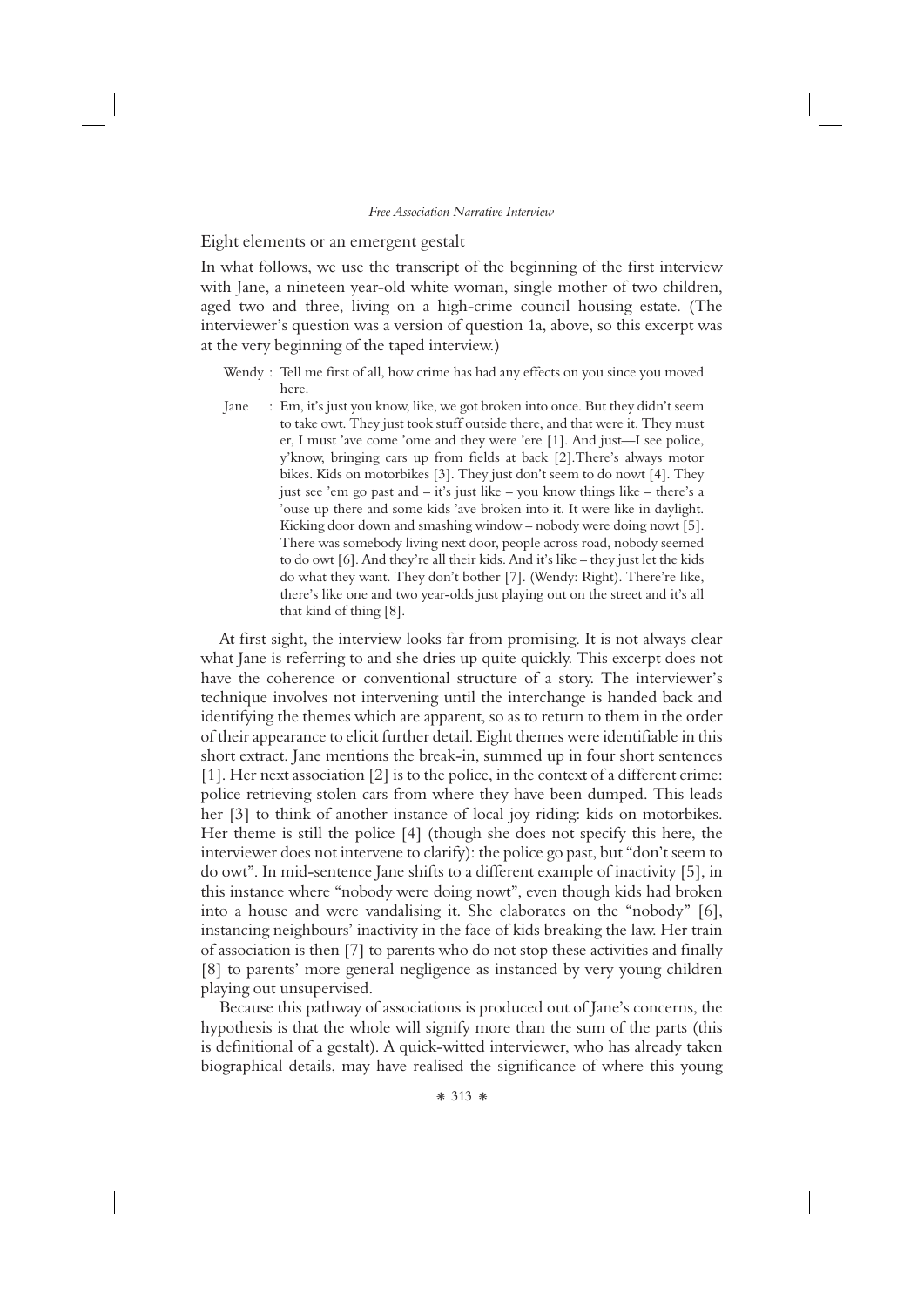woman ended her first contribution. Certainly as the interview developed, there were numerous pointers to the fact that Jane's relation to the council estate where she had lived for twelve months was informed more than anything else by her concern for how she was going to bring up her two young boys in this context of precocious delinquency. Her disapproval of the negligence of some parents on the estate was an expression of her difference in this respect ("I couldn't believe it, me", "Mum couldn't believe it"), on which were pinned, presumably, her hopes that her children would not go the same way. This was all the more important given that she and her family represented one of the stereotypes of the negligent mother: a young, single, white parent, with mixedrace children. This key to her gestalt manifested itself at the first opportunity, that is, at the end of her first unimpeded response to a question framed for maximum openness.44 It had actually entailed her going 'off' the question, in the sense that she started by listing some crimes and then moved on to other, noncriminal issues which for her were intimately associated, but of greater concern. It is her emotional concerns which produce this pathway of associations. She eventually mentioned this core concern, namely, the difficulty of bringing up children in such a delinquency-prone environment, later in the first interview: "It's just with these [her children] getting older. It's like everybody round 'ere, I mean they're . . . dunno . . . it's attitudes and that". To have confined the interview to crime would have been to rule out this, her central preoccupation. In so doing, it would have risked misunderstanding the meaning of crime and fear of crime in her life.

#### *Conclusion*

In this chapter we have discussed the development of a method which we believe is adequate to addressing some of the central issues in the behavioural and social sciences. By these we mean questions which involve the understanding of people's subjectivities in the context of events which they bring to mind and convey, in the intersubjective context of the interview, using their own expressions.

The turn to language in the social sciences has opened up research to qualitative methods, which emphasise the importance of meaning and context. However, most of the new qualitative methods such as discourse analysis and narrative analysis still assume rational, unitary subjects, if not explicitly, then by default. The free association narrative interview (FANI) method assumes, in contrast, defended subjects. When people are assumed not necessarily to be able to tell it like it is, because their own remembered actions may not be

\* 314 \*

<sup>44</sup> We found this often to be the case, but it was usually not until we had familiarised ourselves with the whole two interviews that we recognised it. It is an example of the whole giving extra meaning to a part.